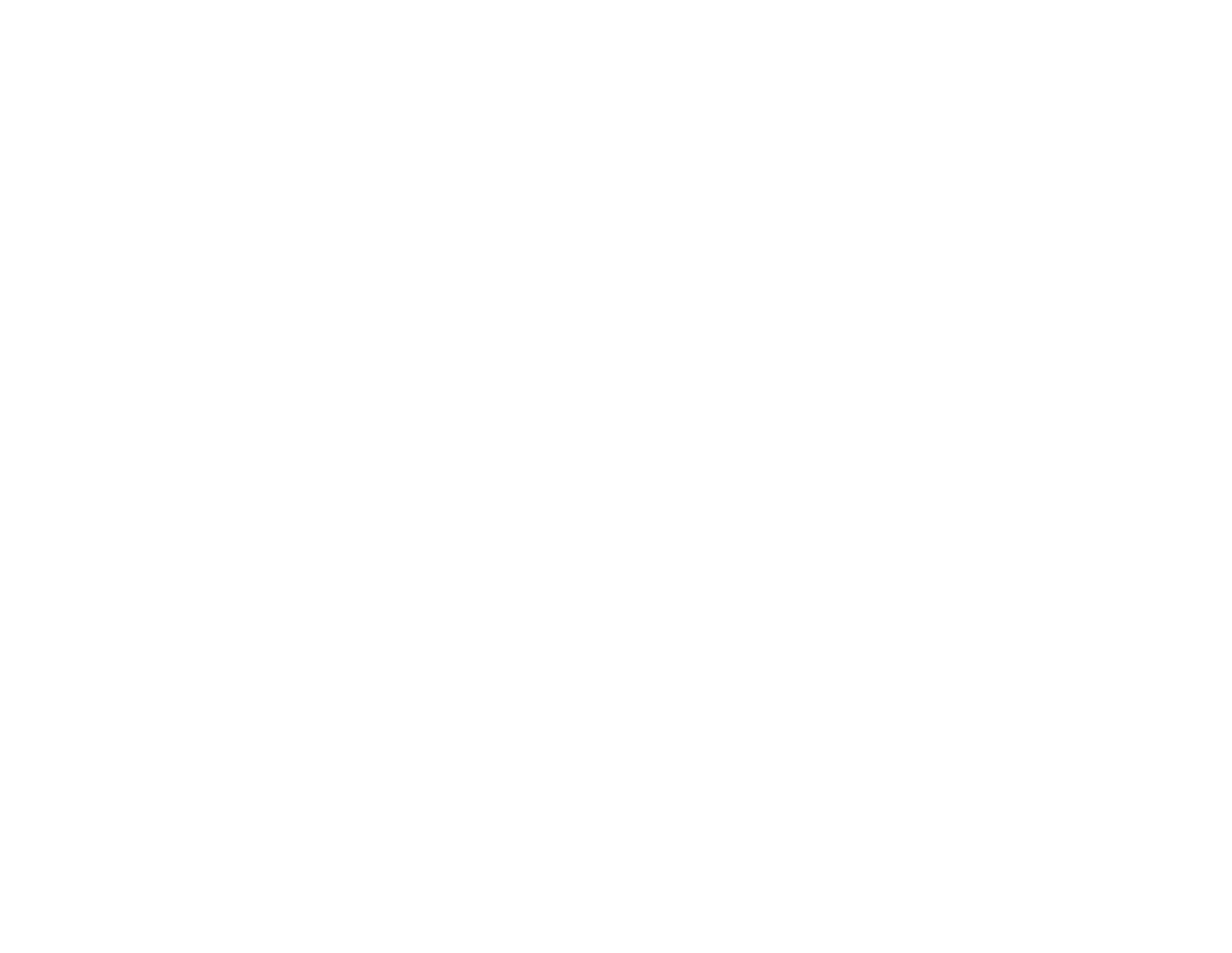Section I: Executive Summary **Page 5** and the section I: Executive Summary Percent of Your Students Ready for College-Level Coursework Five Year Trends—Percent of Students Who Met College Readiness Benchmarks Five Year Trends—Average ACT Scores Five Year Trends—Average ACT Scores by Level of Preparation Five Year Trends—Percent and Average Composite Score by Race/Ethnicity Percent of Students in College Readiness Standards Score Ranges Average ACT College Reportable Scores by Test Session Duration Percent of Students Who Met College Readiness Benchmark Scores by Test Session Duration Section II: Academic Achievement **Page 11** Page 11 ACT Score Distributions, Cumulative Percentages, Averages, and Quartile Values Average ACT Composite Scores for Race/Ethnicity by Level of Preparation Average ACT Scores by Race/Ethnicity Percent of Students in College Readiness Standards Score Ranges Average ACT Scores by Gender Percent of Students Who Met College Readiness Benchmark Scores by Gender College Readiness Benchmark Percent and Average ACT Scores by Overall High School Curriculum College Readiness Benchmark Percent and Average ACT Scores by Content-Specific Curriculum Section III: College Readiness & Impact of Course Rigor Page 17 Percent of Students Who Met ACT College Readiness Benchmark Scores by Race/Ethnicity Average ACT Scores and Average ACT Score Changes by Common Course Patterns College Readiness Percents by Common Course Patterns Section IV: Career and Educational Aspirations **Page 25** Page 25 Distribution of Planned Educational Majors for All Students by College Plans Average ACT Composite Scores for Racial/Ethnic Groups by Post-Secondary Educational Aspirations Students' Score Report Preferences at Time of Testing Section V: Optional Writing Test Results **Page 29** Page 29 Average ACT English and Writing Scores by Race/Ethnicity and Gender for students who took ACT Writing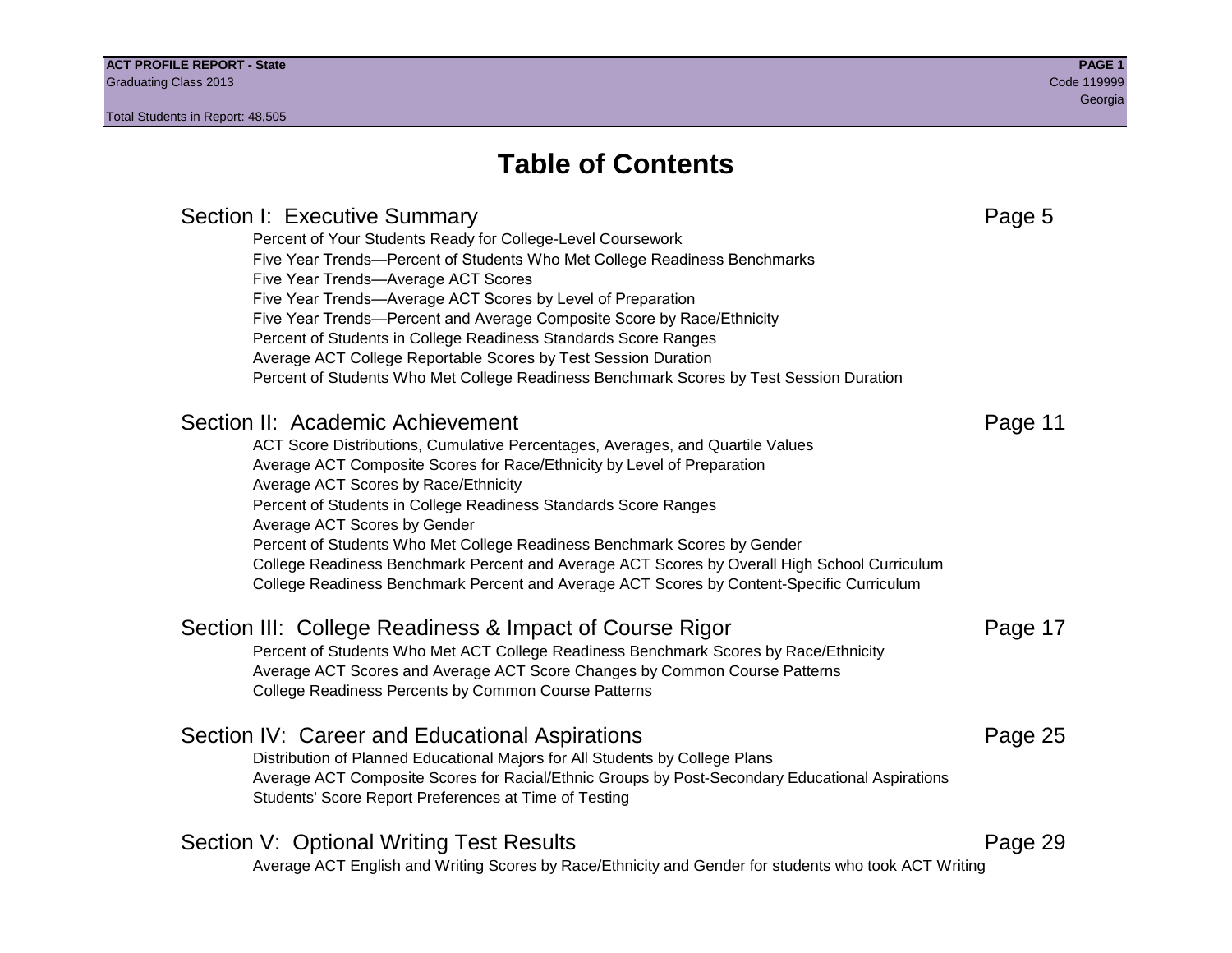This report provides information about the performance of your 2013 graduating seniors who took the ACT as sophomores, juniors, or seniors; and self-reported at the time of testing that they were scheduled to graduate in 2013. Beginning with the Graduating Class of 2013, all students whose scores are college reportable, both standard and extended time tests, are now included in the report.

This report focuses on:

**Performance** - student test performance in the context of college readiness

**Access** - number of your graduates exposed to college entrance testing and the percent of race/ethnicity participation

**Course Selection** - percent of students pursuing a core curriculum

**Course Rigor** - impact of rigorous coursework on achievement

**College Readiness** - percent of students meeting ACT College Readiness Benchmark Scores in each content area

**Awareness** - extent to which student aspirations match performance

**Articulation** - colleges and universities to which your students send test results

Each year, test data for a school, district, and the state represents a different cohort of students. ACT encourages educators to focus on trends (3, 5, 10 years), not year-to-year changes. Such changes can represent normal – even expected – fluctuations. On the other hand, trend lines offer more insight into what is happening in a school, district, or the state.

Furthermore, ACT encourages educators to measure student performance in the context of college readiness measures. The focus should be on the number and percentage of students who met or exceeded ACT's College Readiness Benchmark Scores, a measure that is much more meaningful and understandable than an average composite score for a group of students.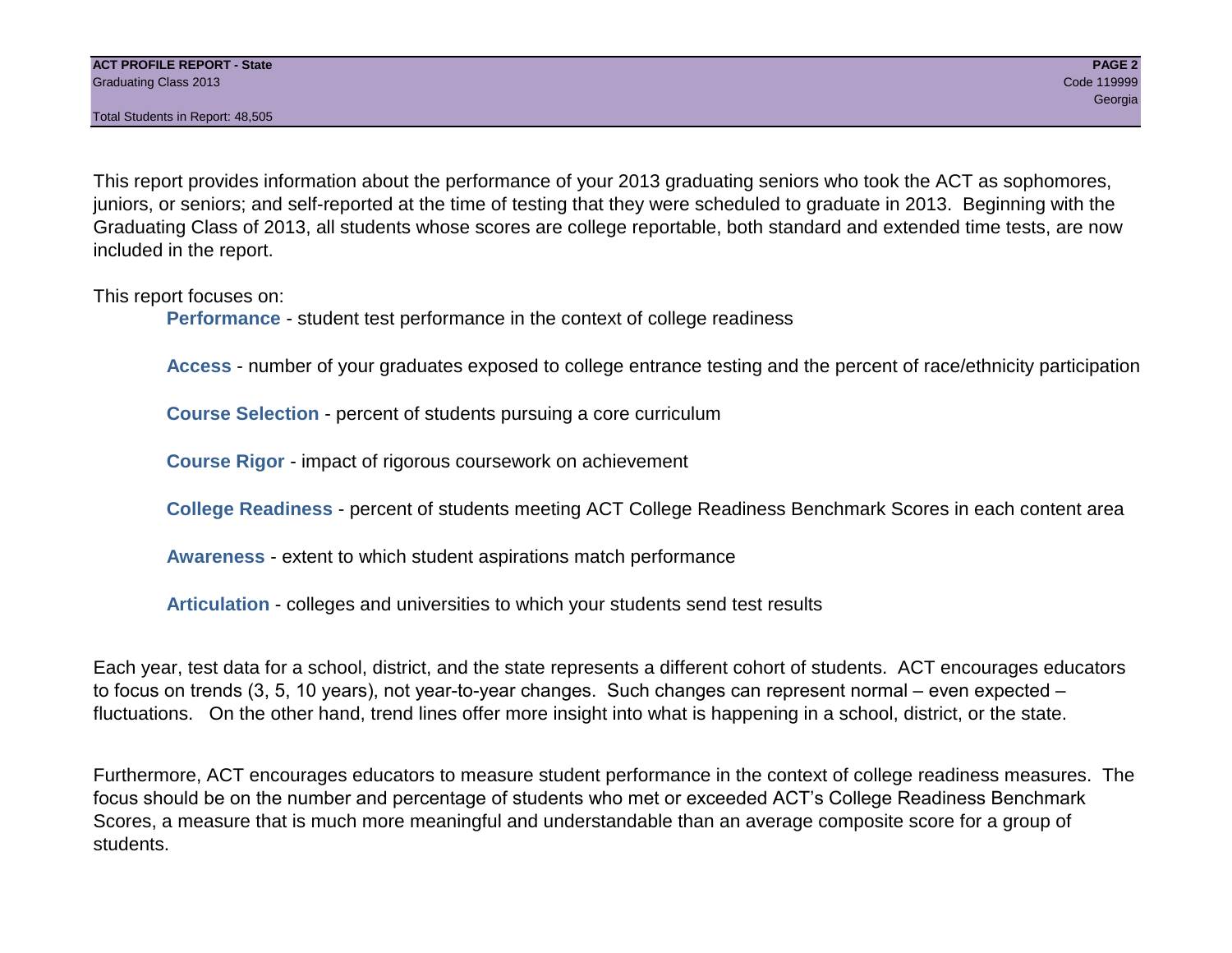### **The ACT is a curriculum-based measure of college readiness. ACT components include:**

Tests of academic achievement in English, math, reading, science, and writing (optional) High school grade and course information Student Profile Section Career Interest Inventory

### **The ACT:**

Every few years, ACT conducts the **ACT National Curriculum Survey** to ensure its curriculum-based assessment tools accurately measure the skills high school teachers teach and instructors of entry-level college courses expect. The ACT is the only college readiness test designed to reflect the results of such a survey.

ACT's **College Readiness Standards** are sets of statements intended to help students, parents and educators understand the meaning of test scores. The standards relate test scores to the types of skills needed for success in high school and beyond. They serve as a direct link between what students have learned and what they are ready to do next. The ACT is the only college readiness test for which scores can be tied directly to standards. *Connecting College Readiness Standards to the Classroom* interpretive guides can be found at www.act.org/standard/infoserv.html.

Only the ACT reports **College Readiness Benchmark Scores** – A benchmark score is the minimum score needed on an ACT subject-area test to indicate a 50% chance of obtaining a B or higher or about a 75% chance of obtaining a C or higher in the corresponding credit-bearing college courses, which include English Composition, Algebra, Social Science and Biology. These scores were empirically derived based on the actual performance of students in college. The College Readiness Benchmark Scores, updated for 2013, are:

| <b>College Course/Course Area</b> | <b>ACT Test</b> | Benchmark Score |
|-----------------------------------|-----------------|-----------------|
| <b>English Composition</b>        | English         | 18              |
| Algebra                           | Mathematics     | 22              |
| <b>Social Sciences</b>            | Reading         | 22              |
| Biology                           | Science         | 23              |

For more information, go to www.act.org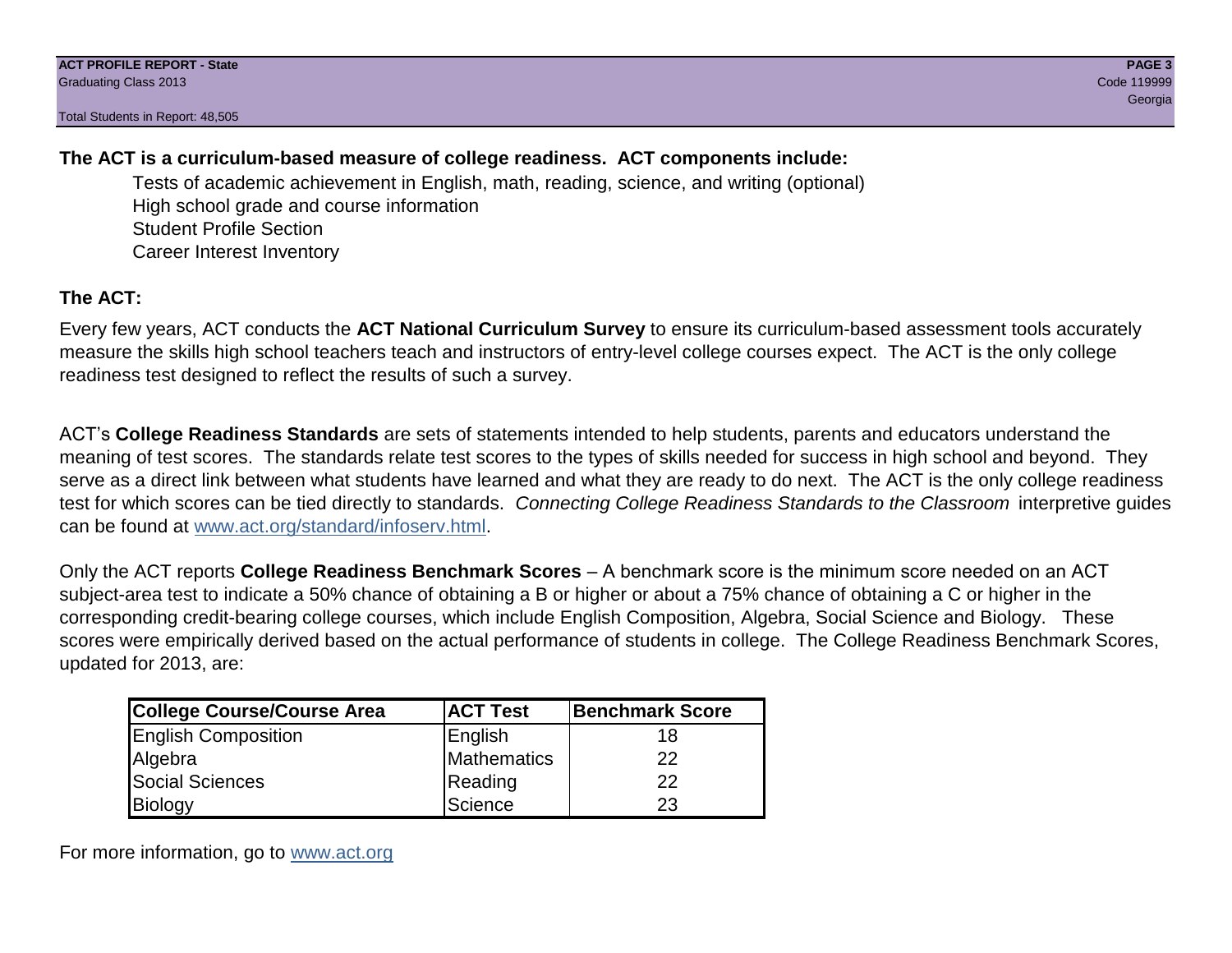#### **How to Improve Scores and Increase College Readiness**

23% of your students met all four ACT College Readiness Benchmark Scores (Table 1.1). To improve students' scores and increase the percentage of students identified as college ready, ACT suggests:

PROVIDING ACCESS FOR ALL STUDENTS TO TAKE THE ACT: 48,505 of your students are included in this report (the 'cohort'). Increasing access insures that more students have the opportunity to consider college and allows the reader to use this report to evaluate how well courses and instructional programs are preparing students for college and work.

MAKING CORE CURRICULUM A PRIORITY: Emphasize the need for all students to develop college and work ready skills, regardless of postsecondary aspirations. 86% of the students in the cohort reported taking courses that would be considered 'Core or More' (Table 1.4).

MAKING SURE STUDENTS ARE TAKING THE RIGHT KINDS OF COURSES: Table 3.2 reports 4% of the cohort took less than three years of math courses. Of these students, 15% were college ready. 3% of the cohort reported taking a course sequence of Algebra I, Algebra II, and Geometry. 13% of these students were college ready. In comparison, 40% of the students who took 3 or more years of math beyond Algebra I, Algebra II, and Geometry were college ready. Getting more students ready for Algebra prior to 9th grade will increase the chances that students will be prepared for and take advanced-level math courses.

Similarly, Table 3.2 reports 6% of the cohort took less than three years of natural science courses. 11% of these students were college ready. In comparison, 35% of students who took at least three years of science coursework were college ready.

EVALUATING RIGOR OF COURSES: Table 2.6 reports the percentage of students falling in each of the ACT College Readiness Standards score ranges. For example, approximately 54% of the cohort fall into the lowest three Mathematics score ranges. To increase these students' achievement, identify the standards they should focus on next by accessing ACT's College Readiness Standards at www.act.org/standard.

PLAN GUIDANCE ACTIVITIES BASED ON STUDENTS' CAREER AND COLLEGE ASPIRATIONS: Data in Tables 4.1 and 4.2 enable the reader to determine if aspirations are consistent with academic performance and whether among students with similar aspirations, academic performance is consistent across racial/ethnic groups.

For more information on interpreting data in this report, or to learn how ACT can help your students improve their readiness for college and the workplace, contact ACT Customer Service at 319-337-1309 or customerservices@act.org.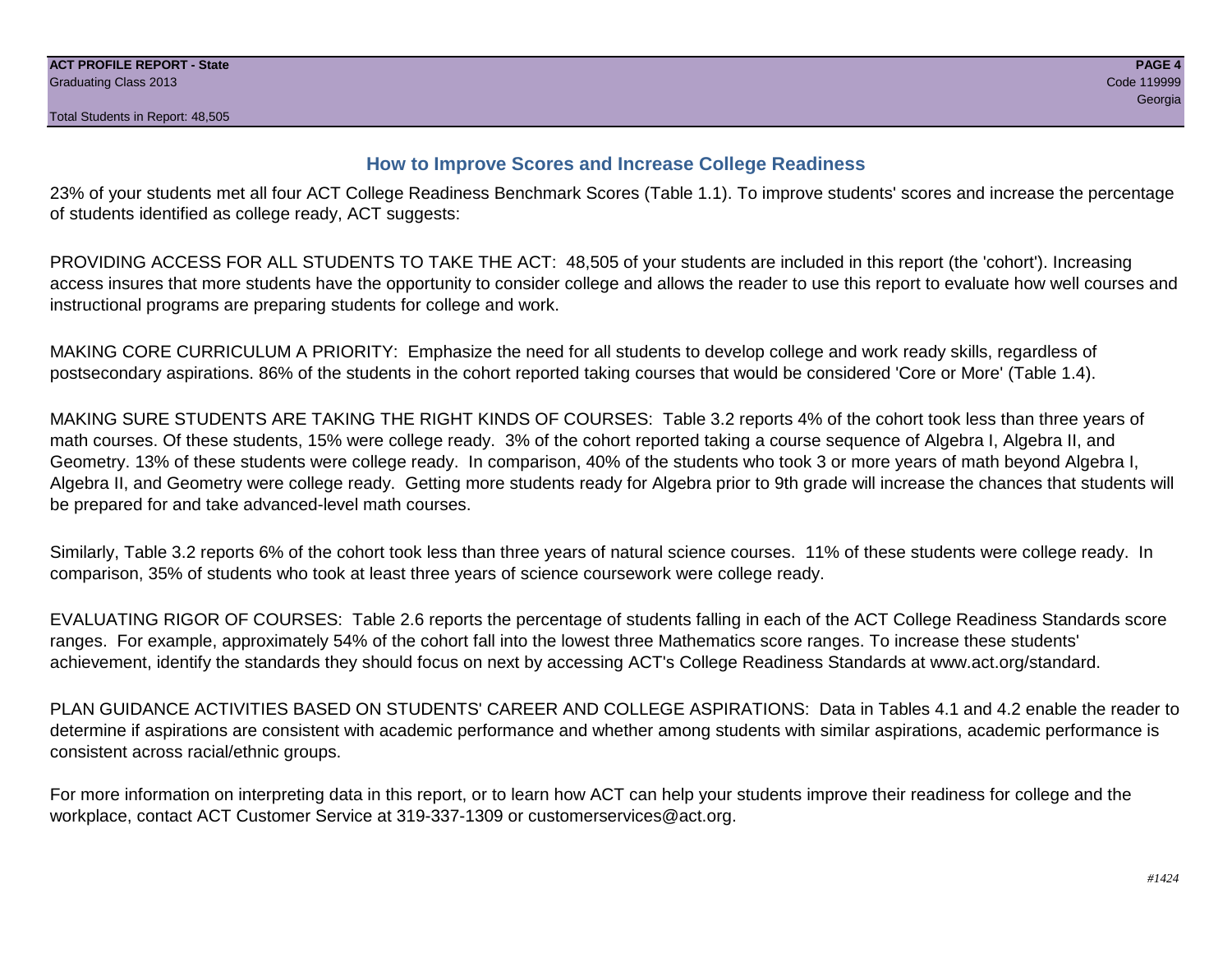**ACT PROFILE REPORT - State: SECTION I, EXECUTIVE SUMMARY PAGE 5** Graduating Class 2013 Code 119999

Total Students in Report: 48,505

en de la construction de la construction de la construction de la construction de la construction de la construction<br>Georgia

# Section I Executive Summary

Beginning with the Graduating Class of 2013, all students whose scores are college reportable, both standard and extended time tests, are now included. Also beginning with the 2013 Graduating Class data, College Readiness Benchmarks for Reading and Science were updated to reflect the most recent college coursework research.

> To find the results of only standard time or extended time test takers, refer to Tables 1.7 and 1.8 on page 10.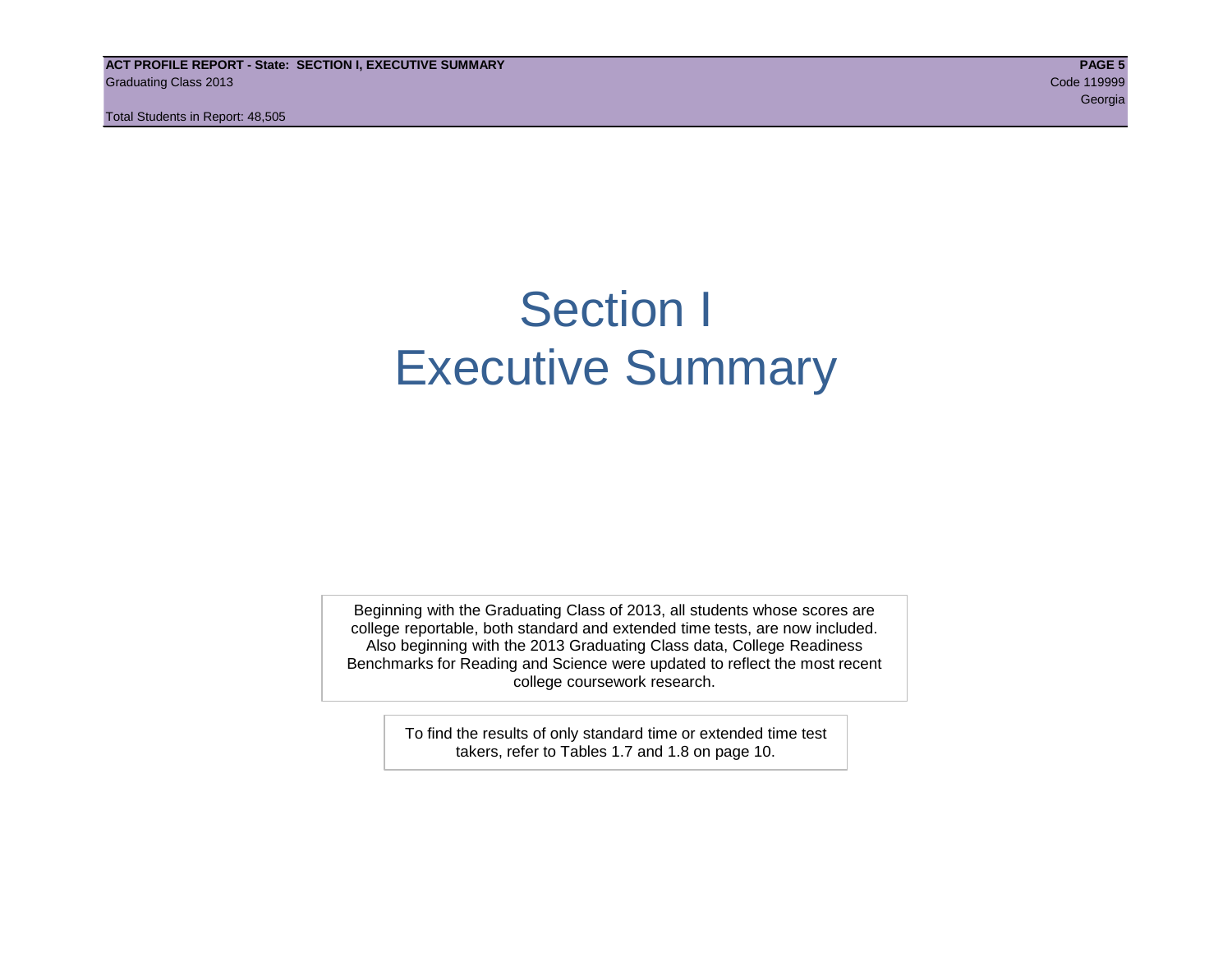#### **ACT PROFILE REPORT - State: SECTION I, EXECUTIVE SUMMARY PAGE 6** Graduating Class 2013 Code 119999

Total Students in Report: 48,505



#### **Figure 1.1. Percent of Your Students Ready for College-Level Coursework**

**A benchmark score is the minimum score needed on an ACT subject-area test to indicate a 50% chance of obtaining a B or higher or about a 75% chance of obtaining a C or higher in the corresponding credit-bearing college course.**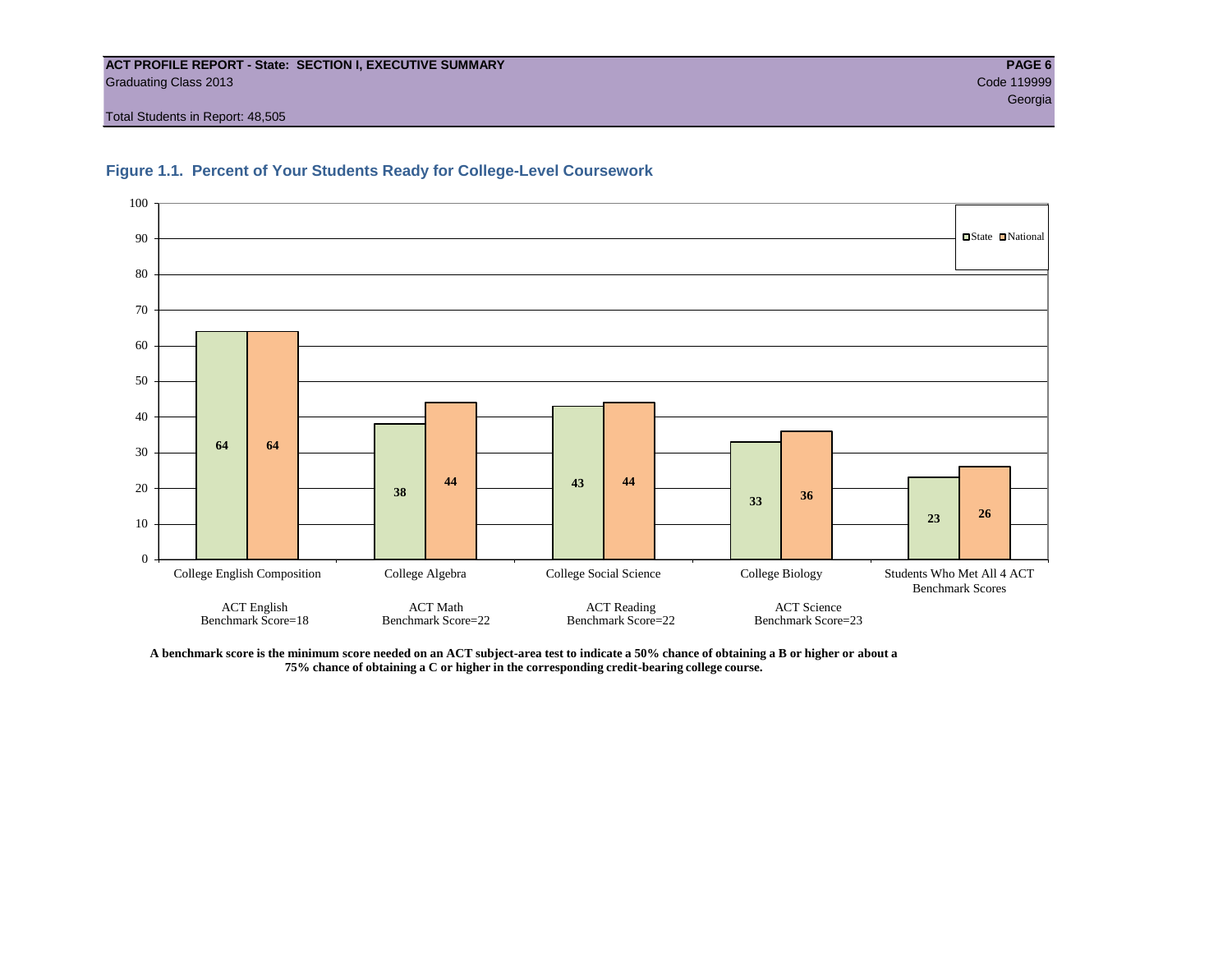#### **ACT PROFILE REPORT - State: SECTION I, EXECUTIVE SUMMARY PAGE 7** Graduating Class 2013 Code 119999

en de la construction de la construction de la construction de la construction de la construction de la constru

Total Students in Report: 48,505

|      |              | <b>Number of Students</b> | <b>Percent Who Met Benchmarks</b> |          |                    |                 |                |          |                |          |                     |          |  |  |
|------|--------------|---------------------------|-----------------------------------|----------|--------------------|-----------------|----------------|----------|----------------|----------|---------------------|----------|--|--|
|      |              | <b>Tested</b>             | <b>English</b>                    |          | <b>Mathematics</b> |                 | <b>Reading</b> |          | <b>Science</b> |          | <b>Met All Four</b> |          |  |  |
| Year | <b>State</b> | <b>National</b>           | <b>State</b>                      | National |                    | <b>National</b> | <b>State</b>   | National |                | National | <b>State</b>        | National |  |  |
| 2009 | 36,165       | ,480,469                  | 65                                | 67       | 38                 | 42              | 48             | 53       | 23             | 28       | 19                  | 23       |  |  |
| 2010 | 39,436       | .568.835                  | 64                                | 66       | 40                 | 43              | 49             | 52       | 26             | 29       | 21                  | 24       |  |  |
| 2011 | 42,929       | ,623,112                  | 63                                | 66       | 41                 | 45              | 48             | 52       | 25             | 30       | 21                  | 25       |  |  |
| 2012 | 47,169       | .666,017                  | 64                                | 67       | 40                 | 46              | 50             | 52       | 27             | 31       | 22                  | 25       |  |  |
| 2013 | 48,505       | 1,799,243                 | 64                                | 64       |                    | 44              | 43<br>44       |          | 33             | 36       | 23                  | 26       |  |  |

#### **Table 1.1. Five Year Trends—Percent of Students Who Met College Readiness Benchmarks**

#### **Table 1.2. Five Year Trends—Average ACT Scores**

|      |              | <b>Number of Students</b> |              | <b>Average ACT Scores</b> |                    |                 |                |                 |                |          |                  |          |  |  |
|------|--------------|---------------------------|--------------|---------------------------|--------------------|-----------------|----------------|-----------------|----------------|----------|------------------|----------|--|--|
|      |              | Tested                    |              | <b>English</b>            | <b>Mathematics</b> |                 | <b>Reading</b> |                 | <b>Science</b> |          | <b>Composite</b> |          |  |  |
| Year | <b>State</b> | <b>National</b>           | <b>State</b> | National                  |                    | <b>National</b> | <b>State</b>   | <b>National</b> | <b>State</b>   | National | <b>State</b>     | National |  |  |
| 2009 | 36,165       | ,480,469                  | 20.1         | 20.6                      | 20.6               | 21.0            | 20.9           | 21.4            | 20.3           | 20.9     | 20.6             | 21.1     |  |  |
| 2010 | 39,436       | .568.835                  | 20.1         | 20.5                      | 20.7               | 21.0            | 20.9           | 21.3            | 20.5           | 20.9     | 20.7             | 21.0     |  |  |
| 2011 | 42,929       | .623,112                  | 20.1         | 20.6                      | 20.7               | 21.1            | 20.8           | 21.3            | 20.3           | 20.9     | 20.6             | 21.1     |  |  |
| 2012 | 47,169       | .666,017                  | 20.1         | 20.5                      | 20.6               | 21.1            | 21.0           | 21.3            | 20.5           | 20.9     | 20.7             | 21.1     |  |  |
| 2013 | 48,505       | .799.243                  | 20.2         | 20.2                      | 20.3               | 20.9            | 21.2           | 21.1            | 20.5           | 20.7     | 20.7             | 20.9     |  |  |

#### **Table 1.3. Five Year Trends—Average ACT Scores Nationwide**

|      | <b>Number of Students</b> |                | <b>Average ACT Scores</b> |         |                |                  |  |  |  |  |  |  |
|------|---------------------------|----------------|---------------------------|---------|----------------|------------------|--|--|--|--|--|--|
| Year | Tested                    | <b>English</b> | <b>Mathematics</b>        | Reading | <b>Science</b> | <b>Composite</b> |  |  |  |  |  |  |
| 2009 | ,480,469                  | 20.6           | 21.0                      | 21.4    | 20.9           | 21.1             |  |  |  |  |  |  |
| 2010 | ,568,835                  | 20.5           | 21.0                      | 21.3    | 20.9           | 21.0             |  |  |  |  |  |  |
| 2011 | ,623,112                  | 20.6           | 21.1                      | 21.3    | 20.9           | 21.1             |  |  |  |  |  |  |
| 2012 | ,666,017                  | 20.5           | 21.1                      | 21.3    | 20.9           | 21.1             |  |  |  |  |  |  |
| 2013 | 1,799,243                 | 20.2           | 20.9                      | 21.1    | 20.7           | 20.9             |  |  |  |  |  |  |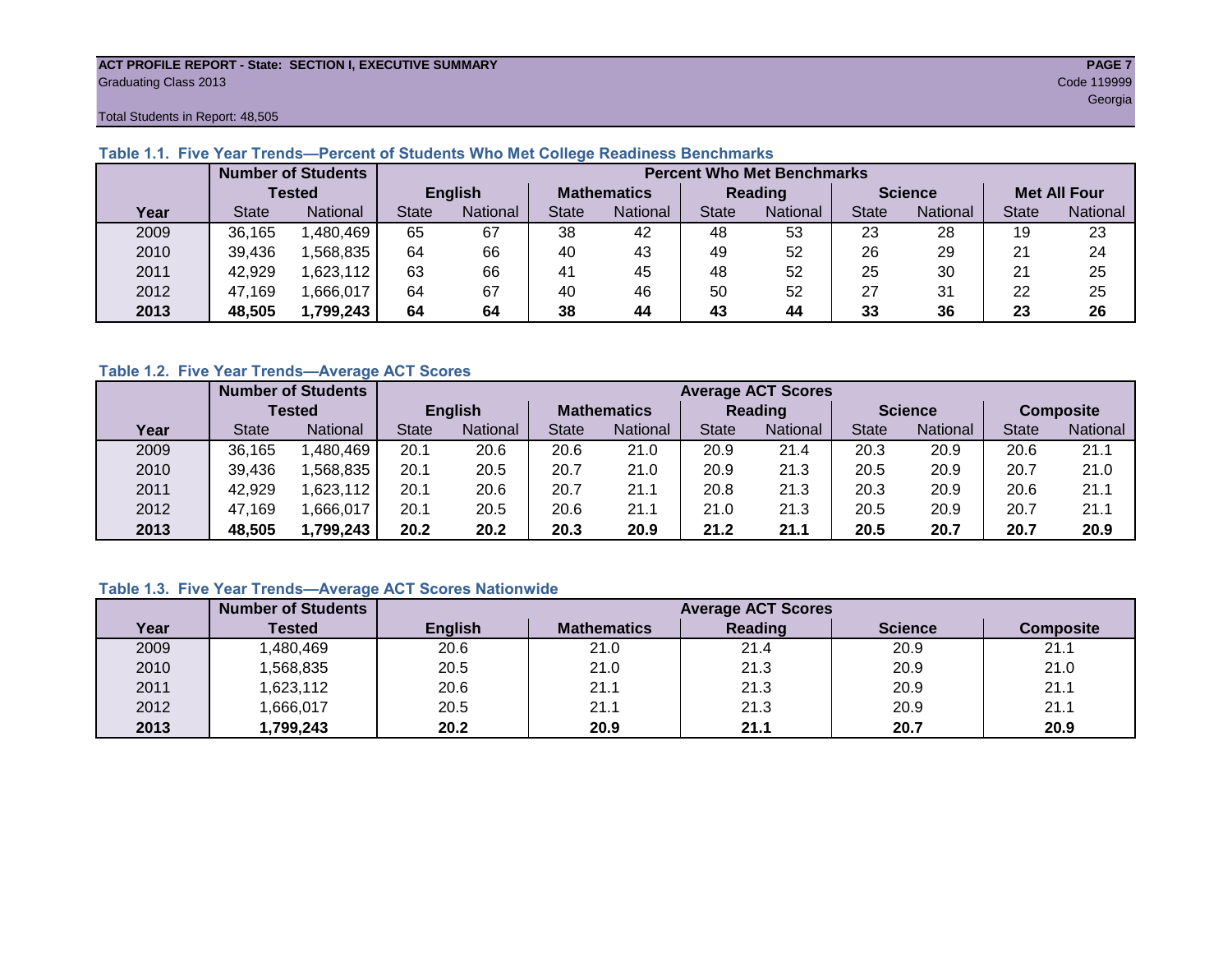#### **ACT PROFILE REPORT - State: SECTION I, EXECUTIVE SUMMARY PAGE 8** Graduating Class 2013 Code 119999

#### Total Students in Report: 48,505

|      |         | <b>Number of Students</b><br>Tested |      | Percent <sup>2</sup> |             | <b>English</b> |         | <b>Mathematics</b> |         | <b>Reading</b> |         | <b>Science</b> | <b>Composite</b> |           |
|------|---------|-------------------------------------|------|----------------------|-------------|----------------|---------|--------------------|---------|----------------|---------|----------------|------------------|-----------|
|      |         |                                     | Core | Less                 |             |                |         |                    |         |                |         |                |                  |           |
|      | Core or | Less than                           | or   | than                 | Core or     | Less than      | Core or | Less than          | Core or | Less than      | Core or | Less than      | Core or          | Less than |
| Year | More    | Core                                | More | Core                 | <b>More</b> | Core           | More    | Core               | More    | Core           | More    | Core           | More             | Core      |
| 2009 | 30,839  | 4,668                               | 85   | 13                   | 20.6        | 17.6           | 21.0    | 18.5               | 21.3    | 18.8           | 20.6    | 18.4           | 21.0             | 18.5      |
| 2010 | 34,152  | 4.766                               | 87   | 12                   | 20.6        | 17.4           | 21.1    | 18.5               | 21.2    | 18.6           | 20.8    | 18.4           | 21.0             | 18.3      |
| 2011 | 37,158  | 5,157                               | 87   | 12                   | 20.5        | 17.4           | 21.0    | 18.3               | 21.2    | 18.4           | 20.6    | 18.1           | 21.0             | 18.2      |
| 2012 | 40,692  | 5.488                               | 86   | 12                   | 20.5        | 17.6           | 20.9    | 18.4               | 21.3    | 18.8           | 20.8    | 18.5           | 21.0             | 18.5      |
| 2013 | 41,553  | 5.964                               | 86   | 12                   | 20.6        | 17.7           | 20.7    | 18.3               | 21.5    | 19.0           | 20.8    | 18.5           | 21.0             | 18.5      |

#### **Table 1.4. Five Year Trends—Average ACT Scores by Level of Preparation**

<sup>1</sup>"Core or More" results correspond to students taking four or more years of English AND three or more years each of math, social studies, and natural science.

 $2$ Percent of all students tested. Numbers will not add up to 100% due to student non-response.

#### **Table 1.5. Five Year Trends—Percent and Average Composite Score by Race/Ethnicity**

|                                        | 2009   |      |      | 2010   |               |      | 2011   |      |      | 2012   |     |      | 2013   |     |                   |
|----------------------------------------|--------|------|------|--------|---------------|------|--------|------|------|--------|-----|------|--------|-----|-------------------|
|                                        |        | $\%$ | Avg  | N      | $\frac{9}{6}$ | Ava  | N      | $\%$ | Avg  | N      | %   | Ava  | N      | %   | Avg               |
| <b>All Students</b>                    | 36.165 | 100  | 20.6 | 39.436 | 100           | 20.7 | 42.929 | 100  | 20.6 | 47.169 | 100 | 20.7 | 48.505 | 100 | 20.7              |
| <b>Black/African American</b>          | 12.663 | 35   | 17.4 | 14,385 | 36            | 17.4 | 15,726 | 37   | 17.5 | 16.760 | 36  | 17.6 | 16.574 | 34  | 17.5              |
| American Indian/Alaska Native          | 102    |      | 21.1 | 114    | 0             | 20.8 | 114    | 0    | 19.9 | 132    | 0   | 19.3 | 117    | 0   | 19.2              |
| White                                  | 18.220 | 50   | 22.6 | 19.167 | 49            | 22.9 | 20,000 | 47   | 22.8 | 21.843 | 46  | 22.8 | 22.533 | 46  | 22.8              |
| Hispanic/Latino                        | .306   |      | 20.0 | 1,563  | 4             | 20.1 | 2,555  | 6    | 20.7 | 3.120  |     | 19.9 | 3,481  |     | 19.9 <sub>1</sub> |
| Asian                                  | .393   |      | 23.2 | .651   | 4             | 23.6 | 1.772  | 4    | 23.6 | .904   | 4   | 23.7 | 968, ا |     | 23.9              |
| Native Hawaiian/Other Pacific Islander |        |      |      | 0      | 0             |      | 40     | 0    | 19.4 | 54     |     | 21.0 | 63     | 0   | 20.2              |
| Two or more races                      | 926    |      | 20.5 | .134   | 3             | 20.6 | 1.176  | 3    | 20.8 | .536   |     | 20.7 | 1,631  |     | 20.7              |
| Prefer not to respond/No response      | .555   | 4    | 21.4 | 422. ا | 4             | 21.2 | .546   | 4    | 21.2 | ,820   | 4   | 21.4 | 2,138  |     | 21.4              |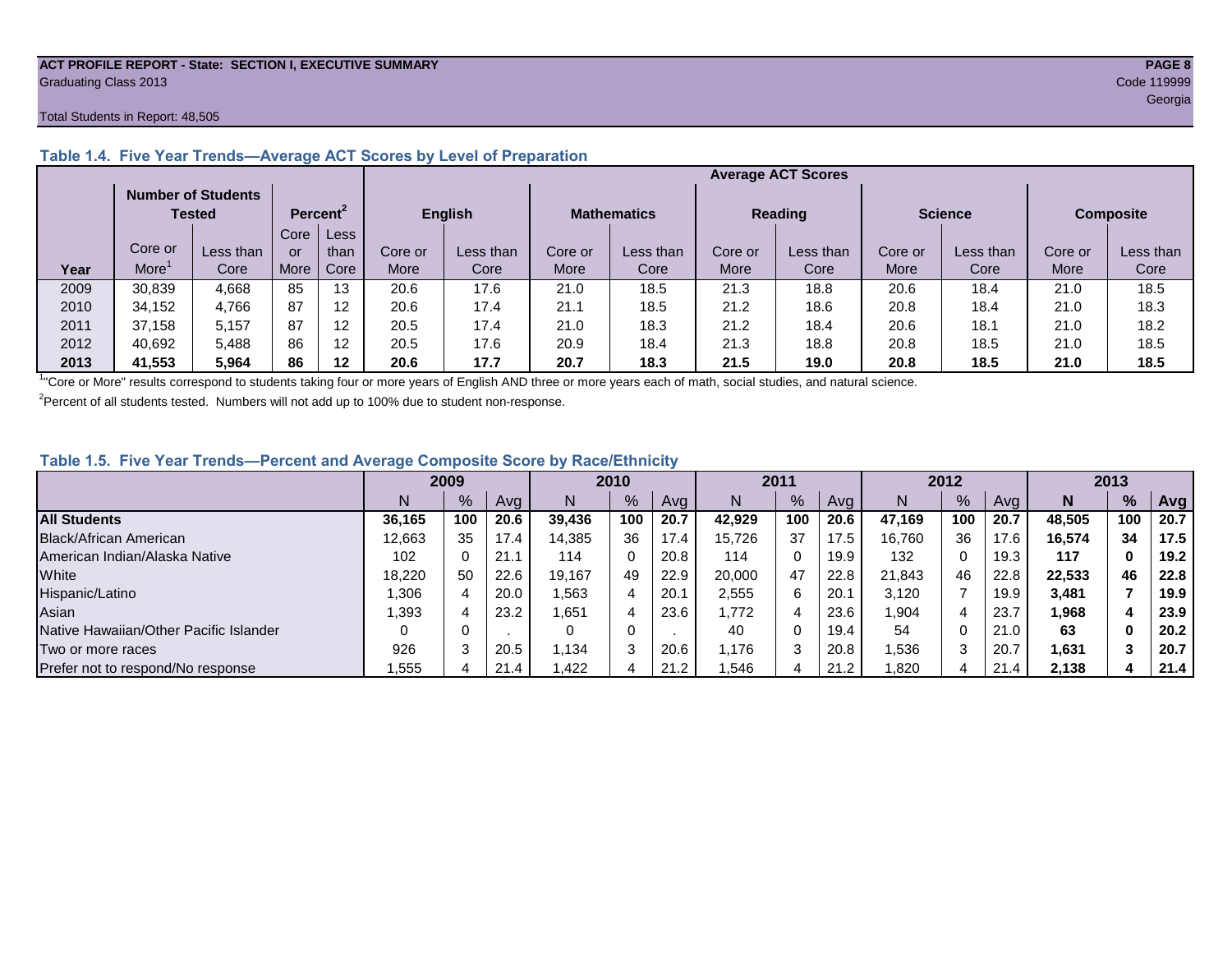#### **ACT PROFILE REPORT - State: SECTION I, EXECUTIVE SUMMARY PAGE 9 Graduating Class 2013** Code 119999

en de la construction de la construction de la construction de la construction de la construction de la construction de la construction de la construction de la construction de la construction de la construction de la cons

Total Students in Report: 48,505

#### **Table 1.6. Percent of Students in College Readiness Standards Score Ranges**

| <b>CRS</b>    | <b>English</b>      | <b>Mathematics</b>                    | Reading             | <b>Science</b>     |
|---------------|---------------------|---------------------------------------|---------------------|--------------------|
| Range         | (Benchmark = $18$ ) | (Benchmark = $22$ )                   | (Benchmark = $22$ ) | $(Benchmark = 23)$ |
|               | 100%                | 100%                                  | 100%                | 100%               |
| $1 - 12$      | 50%<br>13%<br>11%   | 50%<br>$1\%$<br>$1\%$                 | 50%<br>8%<br>6%     | 50%<br>$7\%$<br>6% |
|               | $0\%$               | $0\%$                                 | $0\%$               | $0\%$              |
| $13 - 15$     | 100%                | 100%                                  | 100%                | 100%               |
|               | 50%<br>15%<br>13%   | 50%<br>14%<br>14%                     | 50%<br>13%<br>13%   | 50%<br>11%<br>10%  |
|               | $0\%$               | 0%                                    | $0\%$               | $0\%$              |
|               | 100%                | 100%                                  | 100%                | 100%               |
| $16 - 19$     | 50%<br>20%<br>18%   | 39%<br>33%<br>50%                     | 50%<br>23%<br>21%   | 26%<br>50%<br>23%  |
|               | $0\%$               | 0%                                    | $0\%$               | $0\%$              |
|               | 100%                | 100%                                  | 100%                | 100%               |
| $20 - 23$     | 50%<br>26%<br>25%   | 50%<br>19%<br>19%                     | 50%<br>25%<br>24%   | 30%<br>30%<br>50%  |
|               | $0\%$               | 0%                                    | $0\%$               | $0\%$              |
|               | 100%                | 100%                                  | 100%                | 100%               |
| 24-27         | 50%<br>16%<br>15%   | 50%<br>21%<br>18%                     | 50%<br>15%<br>15%   | 50%<br>20%<br>19%  |
|               | $0\%$               | 0%                                    | $0\%$               | 0%                 |
| 28-32         | 100%                | 100%                                  | 100%                | 100%               |
|               | 50%<br>$9\%$<br>10% | 50%<br>$9\%$<br>7%                    | 50%<br>13%<br>13%   | 50%<br>$8\%$<br>7% |
|               | $0\%$               | 0%                                    | $0\%$               | $0\%$              |
|               | 100%                | 100%                                  | 100%                | 100%               |
| 33-36         | 50%                 | 50%                                   | 50%                 | 50%                |
|               | 5%<br>4%<br>$0\%$   | $3%$<br>2%<br>$0\%$                   | 5%<br>5%<br>$0\%$   | 2%<br>2%<br>0%     |
|               | 100%                | 100%                                  | 100%                | 100%               |
| % At or Above | 64%<br>64%          | 44%                                   | 44%<br>43%          |                    |
| Benchmark     | 50%                 | 38%<br>50%                            | 50%                 | 36%<br>50%<br>33%  |
|               | $0\%$               | 0%                                    | $0\%$               | $0\%$              |
|               |                     | $=$ State<br><b>Contract Contract</b> | $=$ National        |                    |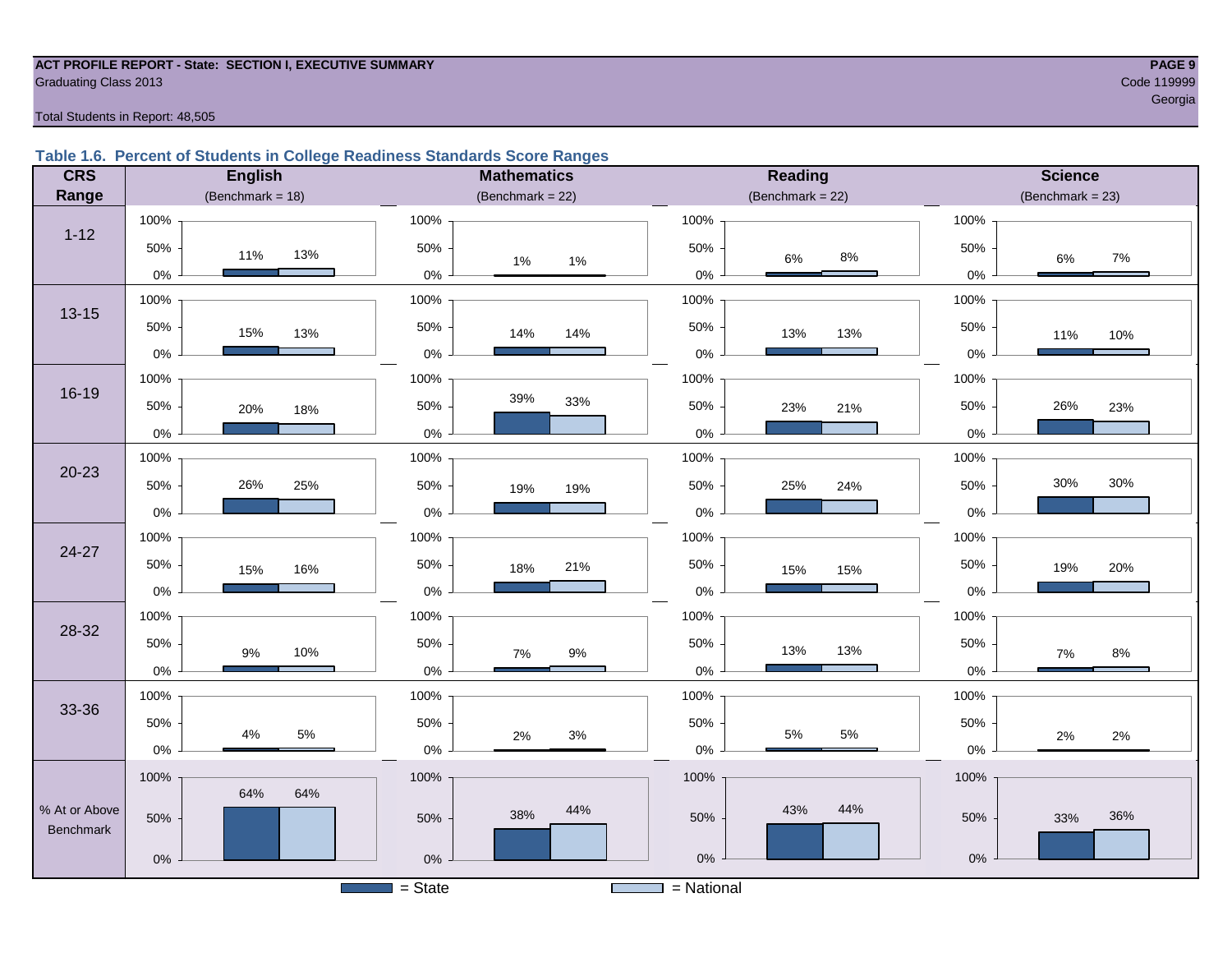### **ACT PROFILE REPORT- State: SECTION II, ACADEMIC ACHIEVEMENT PAGE 10** Graduating Class 2013 Code 119999

Total Students in Report: 48,505

| <b>Student Group</b> | <b>Test Session</b>  |           |         | <b>Average ACT Scores</b> |             |         |         |           |  |  |  |  |  |
|----------------------|----------------------|-----------|---------|---------------------------|-------------|---------|---------|-----------|--|--|--|--|--|
|                      | <b>Duration</b>      | N         | Percent | English                   | Mathematics | Reading | Science | Composite |  |  |  |  |  |
|                      | Standard Time        | 47,555    | 98      | 20.2                      | 20.3        | 21.1    | 20.5    | 20.7      |  |  |  |  |  |
| <b>State</b>         | <b>Extended Time</b> | 950       | 2       | 20.0                      | 20.2        | 22.0    | 20.7    | 20.9      |  |  |  |  |  |
|                      | Total                | 48.505    | 100     | 20.2                      | 20.3        | 21.2    | 20.5    | 20.7      |  |  |  |  |  |
|                      | <b>Standard Time</b> | 1,727,041 | 96      | 20.4                      | 21.0        | 21.3    | 20.9    | 21.0      |  |  |  |  |  |
| <b>National</b>      | <b>Extended Time</b> | 72,202    | 4       | 15.9                      | 17.7        | 18.1    | 17.9    | 17.5      |  |  |  |  |  |
|                      | Total                | ,799,243  | 100     | 20.2                      | 20.9        | 21.1    | 20.7    | 20.9      |  |  |  |  |  |

#### **Table 1.7. Average ACT College Reportable Scores by Test Session Duration**

#### **Table 1.8. Percent of Students Who Met College Readiness Benchmark Scores by Test Session Duration**

| <b>Student Group</b> | <b>Test Session</b>  |         | <b>Percent of Students</b> | Met     |         |          |
|----------------------|----------------------|---------|----------------------------|---------|---------|----------|
|                      | <b>Duration</b>      | English | Mathematics                | Reading | Science | All Four |
|                      | <b>Standard Time</b> | 64      | 38                         | 43      | 33      | 23       |
| <b>State</b>         | <b>Extended Time</b> | 61      | 37                         | 52      | 37      | 28       |
|                      | Total                | 64      | 38                         | 43      | 33      | 23       |
|                      | <b>Standard Time</b> | 65      | 45                         | 45      | 37      | 27       |
| <b>National</b>      | <b>Extended Time</b> | 35      | 20                         | 28      | 20      | 13       |
|                      | Total                | 64      | 44                         | 44      | 36      | 26       |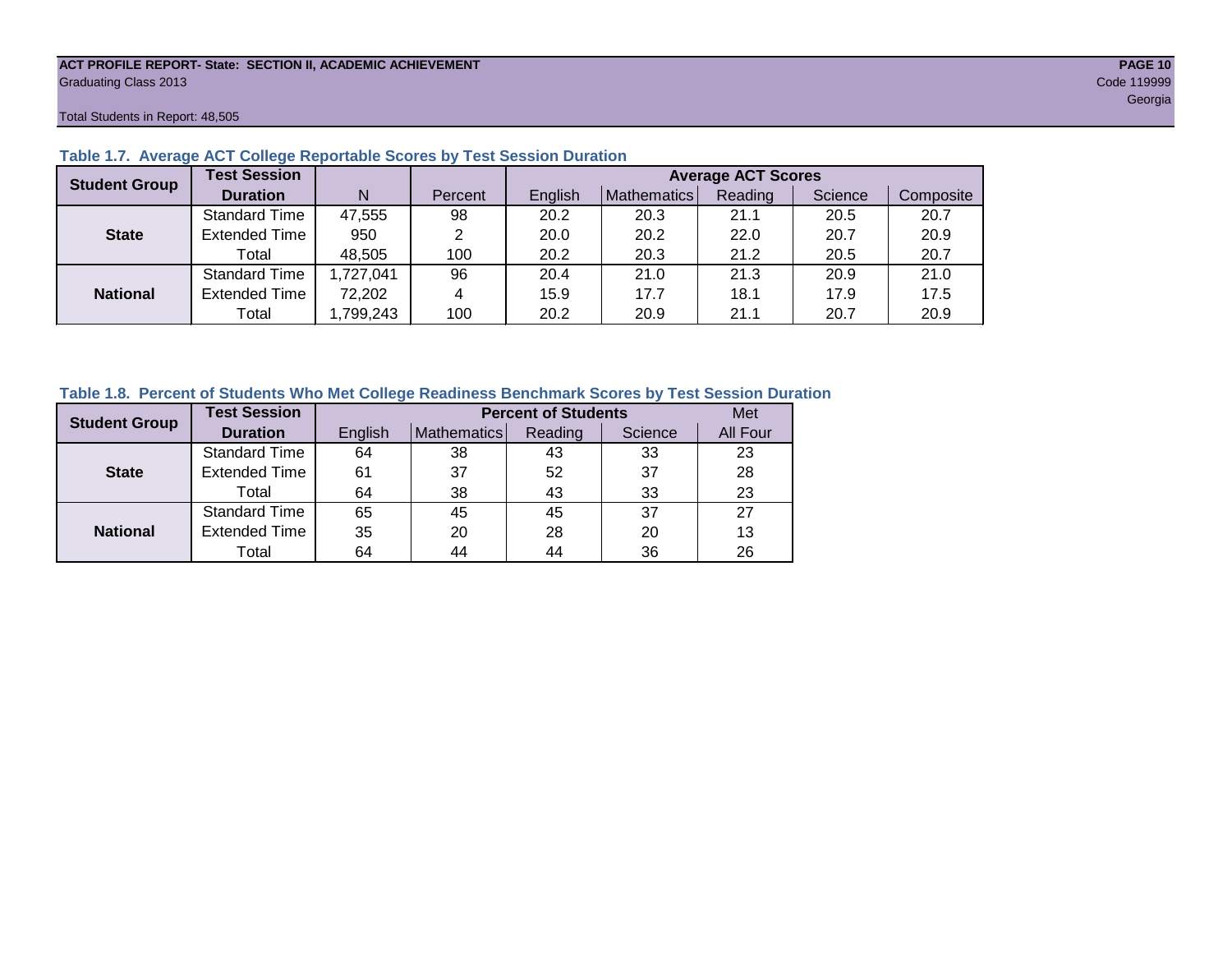# Section II Academic Achievement

Beginning with the Graduating Class of 2013, all students whose scores are college reportable, both standard and extended time tests, are now included. Also beginning with the 2013 Graduating Class data, College Readiness Benchmarks for Reading and Science were updated to reflect the most recent college coursework research.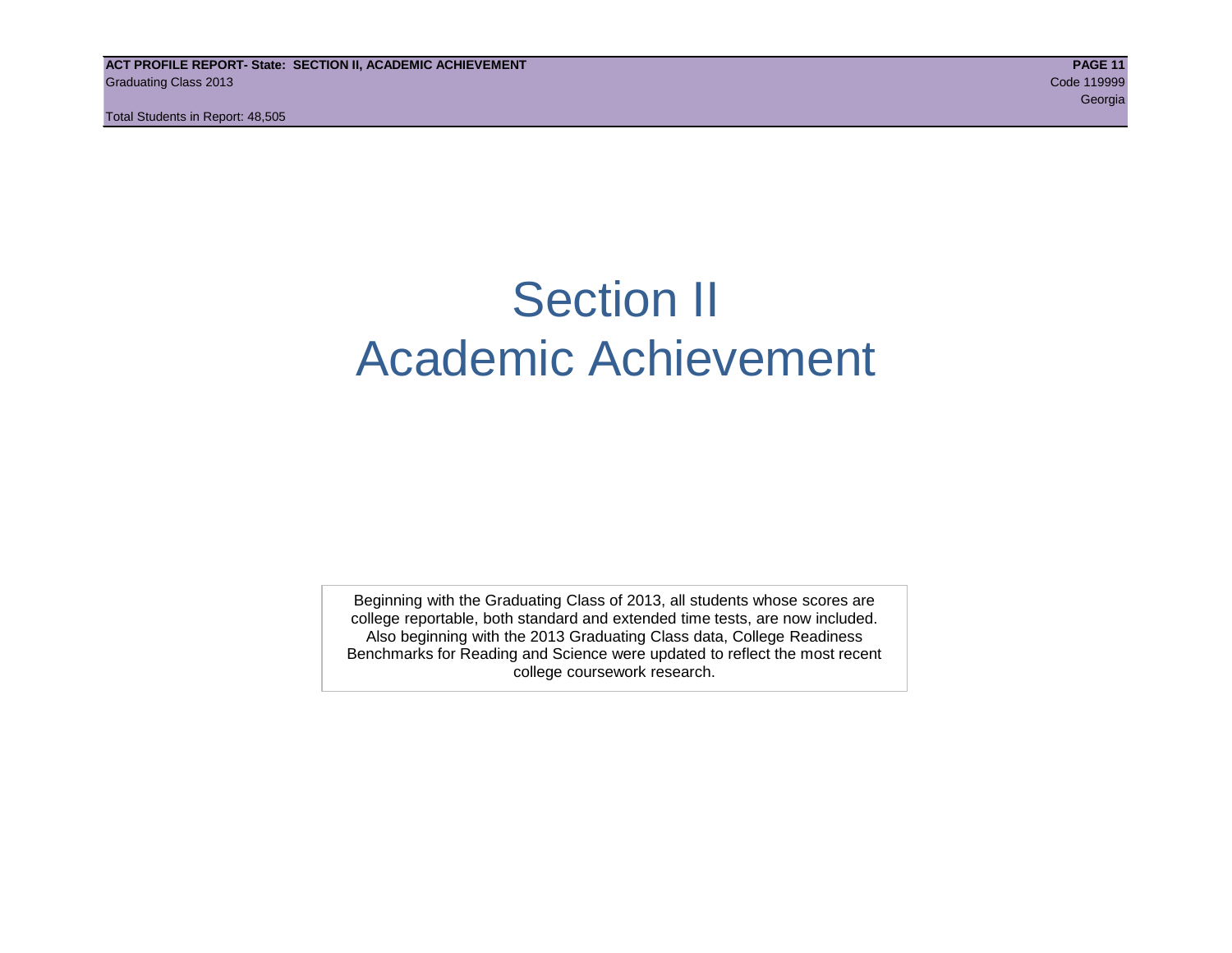### **ACT PROFILE REPORT- State: SECTION II, ACADEMIC ACHIEVEMENT PAGE 12** Graduating Class 2013 Code 119999

Total Students in Report: 48,505

|  | Table 2.1. ACT Score Distributions, Cumulative Percentages (CP <sup>1</sup> ), and Score Averages |  |  |  |
|--|---------------------------------------------------------------------------------------------------|--|--|--|
|  |                                                                                                   |  |  |  |

| <b>ACT Scale</b> |          | <b>English</b> |                | <b>Mathematics</b> |                | <b>Reading</b> | <b>Science</b> |                |                | <b>Composite</b> | <b>ACT Scale</b> |
|------------------|----------|----------------|----------------|--------------------|----------------|----------------|----------------|----------------|----------------|------------------|------------------|
| <b>Score</b>     | N        | CP             | $\mathsf{N}$   | $\mathsf{CP}$      | N              | CP             | $\mathsf{N}$   | CP             | N.             | $\mathsf{CP}$    | <b>Score</b>     |
| 36               | 120      | 100            | 126            | 100                | 381            | 100            | 166            | 100            | 15             | 100              | $\overline{36}$  |
| 35               | 480      | 100            | 260            | 100                | 210            | 99             | 243            | 100            | 119            | 100              | 35               |
| 34               | 695      | 99             | 397            | 99                 | 772            | 99             | 223            | 99             | 252            | 100              | 34               |
| 33               | 785      | 97             | 316            | 98                 | 937            | 97             | 237            | 99             | 410            | 99               | 33               |
| 32               | 653      | 96             | 404            | 98                 | 1,051          | 95             | 419            | 98             | 552            | 98               | 32               |
| 31               | 728      | 94             | 385            | 97                 | 1,483          | 93             | 503            | 97             | 721            | 97               | 31               |
| 30               | 889      | 93             | 610            | 96                 | 1,159          | 90             | 644            | 96             | 933            | 96               | 30               |
| 29               | 900      | 91             | 788            | 95                 | 1,183          | 88             | 846            | 95             | 1,164          | 94               | 29               |
| 28               | 1,323    | 89             | 1,320          | 93                 | 1,295          | 85             | 925            | 93             | 1,402          | 91               | 28               |
| 27               | 1,149    | 86             | 1,581          | 91                 | 1,427          | 83             | 1,240          | 91             | 1,600          | 89               | $27\,$           |
| 26               | 1,748    | 84             | 2,190          | 87                 | 1,475          | 80             | 1,465          | 89             | 1,881          | 85               | $26\,$           |
| 25               | 2,025    | 80             | 2,429          | 83                 | 1,625          | 77             | 2,887          | 86             | 2,101          | 81               | 25               |
| 24               | 2,412    | 76             | 2,659          | 78                 | 2,964          | 73             | 3,401          | 80             | 2,521          | 77               | 24               |
| 23               | 2,620    | $71$           | 2,630          | 72                 | 2,223          | 67             | 2,882          | $73\,$         | 2,832          | 72               | 23               |
| 22               | 2,799    | 66             | 2,308          | 67                 | 2,870          | 63             | 3,432          | 67             | 3,098          | 66               | 22               |
| 21               | 3,326    | 60             | 2,099          | 62                 | 3,473          | 57             | 4,615          | 60             | 3,384          | 60               | 21               |
| 20               | 3,745    | 53             | 1,993          | 58                 | 3,342          | 49             | 3,798          | 50             | 3,475          | 53               | 20               |
| 19               | 2,445    | 46             | 2,981          | 54                 | 2,860          | 43             | 3,763          | 42             | 3,505          | 45               | 19               |
| 18               | 2,251    | 41             | 3,386          | 47                 | 3,150          | 37             | 3,898          | 35             | 3,581          | 38               | 18               |
| 17               | 2,195    | 36             | 5,868          | 40                 | 2,352          | 30             | 2,446          | 27             | 3,507          | 31               | 17               |
| 16               | 2,651    | 31             | 6,912          | 28                 | 2,891          | 25             | 2,317          | 22             | 3,463          | 24               | 16               |
| 15               | 3,194    | 26             | 4,366          | 14                 | 2,408          | 19             | 2,062          | 17             | 2,905          | 16               | 15               |
| 14               | 2,214    | 19             | 1,631          | $\,$ 5 $\,$        | 2,020          | 14             | 1,731          | 13             | 2,322          | 10               | 14               |
| 13               | 1,910    | 15             | 577            | 2                  | 2,079          | 10             | 1,457          | 9              | 1,554          | 6                | 13               |
| 12               | 1,388    | 11             | 194            | $\overline{1}$     | 1,462          | 6              | 1,072          | 6              | 793            | $\boldsymbol{2}$ | 12               |
| 11               | 1,368    | 8              | 59             |                    | 787            | 3              | 816            | 4              | 283            | 1                | 11               |
| 10               | 1,030    | 5              | 20             |                    | 324            | 1              | 538            | $\overline{2}$ | 89             | 1                | 10               |
| 9                | 756      | 3              | $\overline{7}$ |                    | 146            |                | 273            | 1              | 32             |                  | 9                |
| 8                | 426      |                | $\overline{7}$ |                    | 59             |                | 122            |                | $\mathbf{3}$   |                  | 8                |
| $\overline{7}$   | 198      |                | $\Omega$       |                    | 63             |                | 45             |                | 5              |                  | $\overline{7}$   |
| 6                | 58       |                |                |                    | 13             |                | 24             |                | $\mathbf{2}$   |                  | 6                |
| 5                | 15       |                | $\mathbf 0$    |                    | 11             |                | 8              |                | $\overline{1}$ |                  | 5                |
| 4                | 6        |                | -1             |                    | $\overline{4}$ |                | $\mathbf{1}$   |                | $\Omega$       |                  |                  |
| 3                | 3        |                | $\mathbf 0$    |                    | $\Omega$       |                | $\mathbf 2$    |                | $\mathbf 0$    |                  | 3                |
| $\overline{2}$   | 0        |                | 0              |                    | 6              |                | $\overline{2}$ | 1              | $\Omega$       |                  | $\overline{2}$   |
|                  | $\Omega$ | 1              | $\Omega$       | -1                 | $\Omega$       | 1              | $\overline{2}$ | 1              | $\Omega$       | $\overline{1}$   |                  |
| Avg (SD)         |          | 20.2(6.3)      |                | 20.3(5.0)          |                | 21.2(6.1)      |                | 20.5(5.1)      | 20.7(5.1)      |                  | Avg (SD)         |

<sup>1</sup>CP is the cumulative percent of students at or below a score point.

Note: Shaded portions of columns identify the students who met/exceeded the ACT College Readiness Benchmark Scores.

en de la construction de la construction de la construction de la construction de la construction de la constru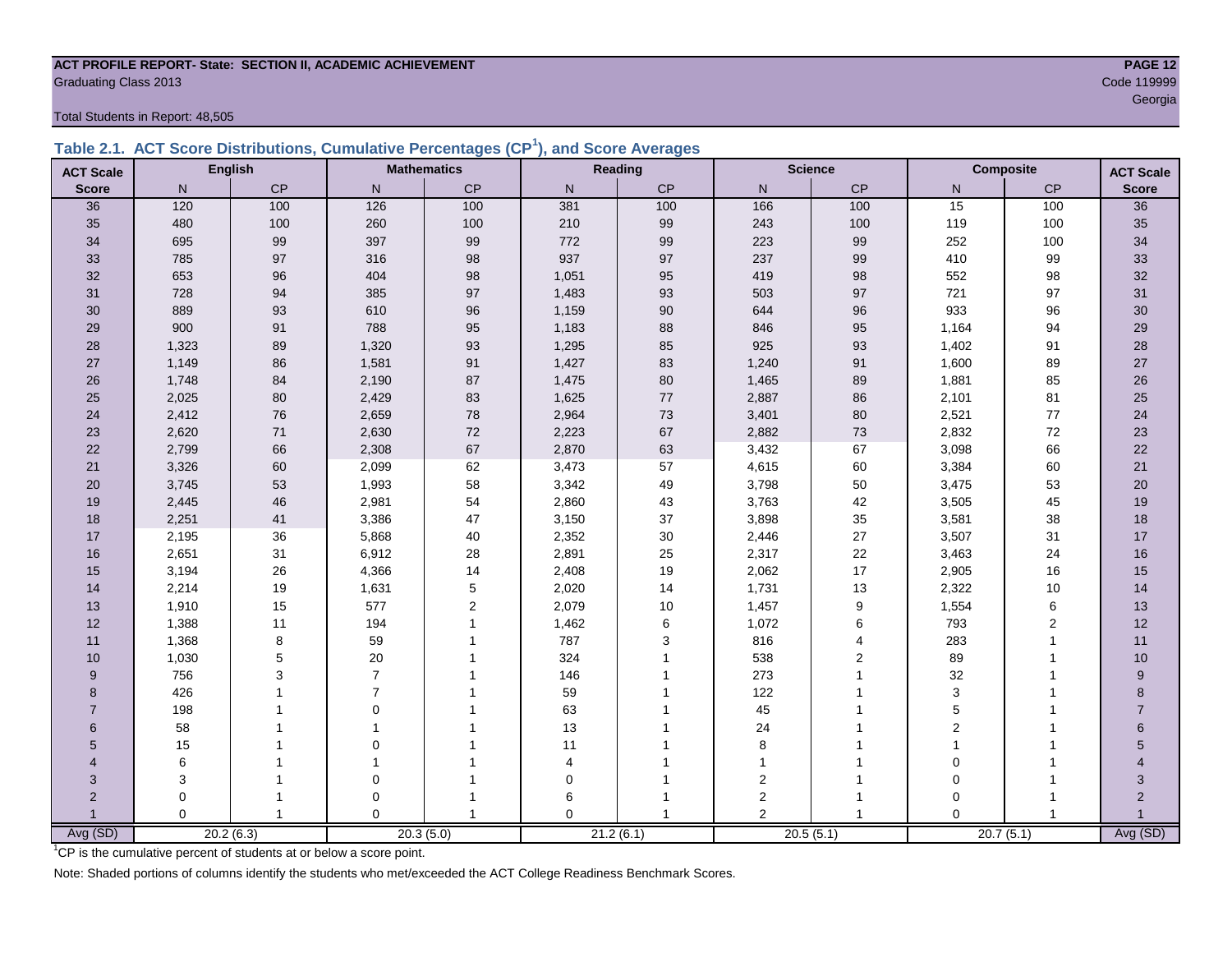#### **ACT PROFILE REPORT- State: SECTION II, ACADEMIC ACHIEVEMENT PAGE 13** Graduating Class 2013 Code 119999

#### Total Students in Report: 48,505

|                  |                         |                |                          |     | Table 2.2. ACT Subscript Distributions, Cumulative Percentages (CPT), and Subscript Averages |                |                        |                |                       |     |                     |                |                        |     |                  |
|------------------|-------------------------|----------------|--------------------------|-----|----------------------------------------------------------------------------------------------|----------------|------------------------|----------------|-----------------------|-----|---------------------|----------------|------------------------|-----|------------------|
|                  |                         | <b>English</b> |                          |     |                                                                                              |                | Reading                |                |                       |     | <b>Mathematics</b>  |                |                        |     |                  |
|                  |                         |                |                          |     | <b>Social Studies/</b>                                                                       |                |                        |                | <b>Pre/Elementary</b> |     | Algebra/ Coordinate |                | <b>Plane Geometry/</b> |     |                  |
| <b>ACT Scale</b> | <b>Usage/ Mechanics</b> |                | <b>Rhetorical Skills</b> |     | <b>Sciences</b>                                                                              |                | <b>Arts/Literature</b> |                | Algebra               |     | <b>Geometry</b>     |                | <b>Trigonometry</b>    |     | <b>ACT Scale</b> |
| <b>Score</b>     | N.                      | <b>CP</b>      | N                        | CP  | N                                                                                            | <b>CP</b>      | N.                     | <b>CP</b>      | N.                    | CP  | N.                  | <b>CP</b>      | N.                     | CP  | <b>Score</b>     |
| 18               | 1,578                   | 100            | 699                      | 100 | 1.185                                                                                        | 100            | 1,579                  | 100            | 1,682                 | 100 | 295                 | 100            | 356                    | 100 | 18               |
| 17               | 2,367                   | 97             | 332                      | 99  | 2,198                                                                                        | 98             | 2,142                  | 97             | 1,738                 | 97  | 479                 | 99             | 62                     | 99  | 17               |
| 16               | 1,816                   | 92             | 2,116                    | 98  | 2,351                                                                                        | 93             | 2,852                  | 92             | 1,710                 | 93  | 840                 | 98             | 1,437                  | 99  | 16               |
| 15               | 1.849                   | 88             | 2.777                    | 94  | 2,279                                                                                        | 88             | 3.100                  | 86             | 2.738                 | 89  | 2.157               | 97             | 1.846                  | 96  | 15               |
| 14               | 2,536                   | 84             | 2,977                    | 88  | 2,783                                                                                        | 83             | 3,313                  | 80             | 2,636                 | 84  | 2,977               | 92             | 2,940                  | 92  | 14               |
| 13               | 2,355                   | 79             | 3,712                    | 82  | 3,715                                                                                        | 78             | 3,551                  | 73             | 4,008                 | 78  | 4,732               | 86             | 2,989                  | 86  | 13               |
| 12               | 3,377                   | 74             | 5,366                    | 74  | 4,973                                                                                        | 70             | 3,753                  | 66             | 4,175                 | 70  | 4,354               | 76             | 5,662                  | 80  | 12               |
| 11               | 5,008                   | 67             | 4,785                    | 63  | 4,570                                                                                        | 60             | 4,597                  | 58             | 4,566                 | 61  | 5,550               | 67             | 4,073                  | 68  | 11               |
| 10               | 5.368                   | 57             | 4,913                    | 53  | 4,914                                                                                        | 50             | 4.334                  | 49             | 4.764                 | 52  | 8,633               | 56             | 5.777                  | 60  | 10               |
| 9                | 4,969                   | 46             | 6,044                    | 43  | 5,339                                                                                        | 40             | 3,811                  | 40             | 3,837                 | 42  | 5,931               | 38             | 7.377                  | 48  | 9                |
| 8                | 4,025                   | 36             | 4,864                    | 30  | 4,941                                                                                        | 29             | 4,801                  | 32             | 5,913                 | 34  | 5,985               | 26             | 6,383                  | 33  | 8                |
| $\overline{7}$   | 3,941                   | 27             | 3,626                    | 20  | 4,494                                                                                        | 19             | 3,597                  | 22             | 6,241                 | 22  | 3,186               | 14             | 4,037                  | 20  | $\overline{7}$   |
| 6                | 3,176                   | 19             | 2,326                    | 13  | 2,292                                                                                        | 10             | 3,002                  | 15             | 2,748                 | 9   | 1,474               | 7              | 2,521                  | 11  | 6                |
| 5                | 2.788                   | 13             | 2,083                    | 8   | 1,354                                                                                        | 5              | 2,613                  | 8              | 1,117                 | 4   | 1,028               | 4              | 907                    | 6   | 5                |
| 4                | 1,838                   | 7              | 1,235                    | 4   | 564                                                                                          | $\overline{2}$ | 995                    | 3              | 437                   |     | 300                 | $\overline{2}$ | 1,307                  | 4   | 4                |
| 3                | 1,076                   | 3              | 539                      | 1   | 310                                                                                          |                | 360                    | 1              | 150                   |     | 407                 |                | 201                    | 2   | 3                |
| $\overline{2}$   | 403                     |                | 100                      |     | 191                                                                                          |                | 98                     | 1              | 40                    |     | 24                  |                | 417                    |     | $\overline{2}$   |
|                  | 35                      |                | 11                       |     | 52                                                                                           |                | $\overline{7}$         | $\overline{ }$ | 5                     |     | 153                 |                | 213                    |     |                  |
| Avg (SD)         | 10.1(3.9)               |                | 10.3(3.3)                |     | 10.7(3.5)                                                                                    |                | 10.8(3.8)              |                | 10.6(3.5)             |     | 10.4(2.8)           |                | 9.9(3.1)               |     | Avg (SD)         |

#### **Table 2.2. ACT Subscore Distributions, Cumulative Percentages (CP<sup>1</sup> ), and Subscore Averages**

<sup>1</sup>CP is the cumulative percent of students at or below a score point.

#### **Table 2.3. ACT Score Quartile Values**

| <b>Quartile</b>      | Enalish | <b>Mathematics</b> | Reading        | <b>Science</b> | Composite |
|----------------------|---------|--------------------|----------------|----------------|-----------|
| Q3 (75th Percentile) | 24      | 24                 | $\sim$<br>∠IJ  | 24             | 24        |
| Q2 (50th Percentile) | 20      |                    | n.<br><u>.</u> | 20             | 20        |
| Q1 (25th Percentile) |         |                    |                |                |           |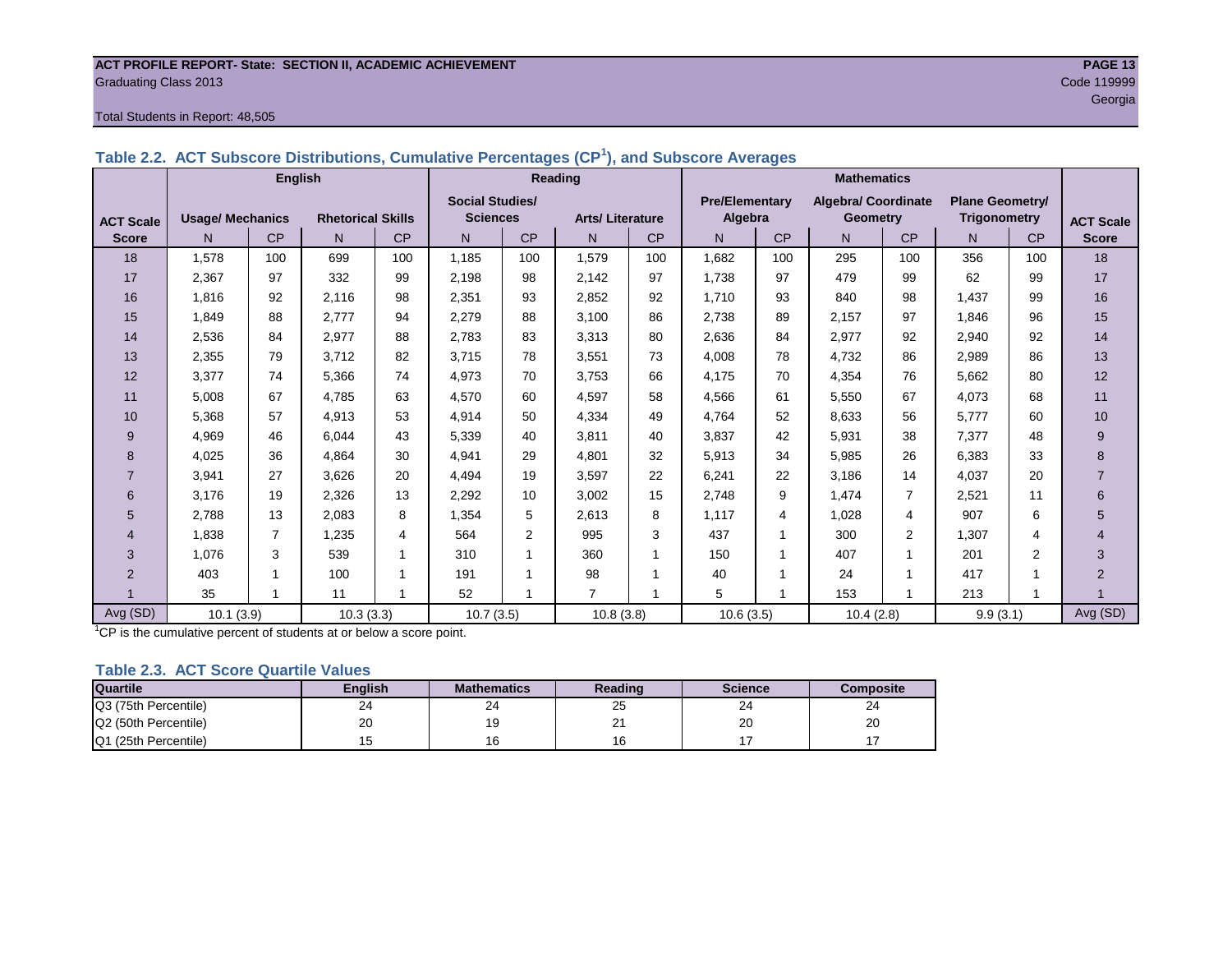#### **Table 2.4. Average ACT Composite Scores for Race/Ethnicity by Level of Preparation**

| <b>Student</b>  |                                 | <b>Number of Students</b> | <b>Percent Taking</b>     |                     | <b>Average ACT Composite Score</b> |
|-----------------|---------------------------------|---------------------------|---------------------------|---------------------|------------------------------------|
| <b>Group</b>    | <b>Race/Ethnicity</b>           | <b>Tested</b>             | Core or More <sup>1</sup> | <b>Core or More</b> | <b>Less Than Core</b>              |
|                 | <b>All Students</b>             | 48,505                    | 86                        | 21.0                | 18.5                               |
|                 | Black/African American          | 16,574                    | 84                        | 17.8                | 16.4                               |
|                 | American Indian/Alaska Native   | 117                       | 82                        | 19.5                | 18.3                               |
|                 | White                           | 22,533                    | 88                        | 23.1                | 20.6                               |
| <b>State</b>    | Hispanic/Latino                 | 3,481                     | 84                        | 20.3                | 17.7                               |
|                 | Asian                           | 1,968                     | 90                        | 24.2                | 20.6                               |
|                 | Native Hawaiian/Other Pac. Isl. | 63                        | 92                        | 20.2                | 19.0                               |
|                 | I Two or more races             | 1,631                     | 87                        | 21.1                | 18.6                               |
|                 | Prefer not/No Response          | 2,138                     | 78                        | 21.8                | 19.3                               |
|                 | <b>All Students</b>             | 1,799,243                 | 74                        | 21.7                | 18.7                               |
|                 | Black/African American          | 239,598                   | 69                        | 17.5                | 15.6                               |
|                 | American Indian/Alaska Native   | 14,217                    | 62                        | 19.1                | 16.5                               |
|                 | <b>White</b>                    | 1,034,712                 | 76                        | 22.9                | 20.0                               |
| <b>National</b> | Hispanic/Latino                 | 259,741                   | 72                        | 19.5                | 17.2                               |
|                 | Asian                           | 71,677                    | 81                        | 24.1                | 21.5                               |
|                 | Native Hawaiian/Other Pac. Isl. | 4,772                     | 71                        | 20.5                | 17.5                               |
|                 | Two or more races               | 64,221                    | 74                        | 21.9                | 19.2                               |
|                 | Prefer not/No Response          | 110,305                   | 58                        | 22.4                | 18.4                               |

<sup>1</sup>"Core or More" results correspond to students taking four or more years of English AND three or more years each of math, social studies, and natural science.

#### **Table 2.5. Average ACT Scores by Race/Ethnicity**

| <b>Student</b>  |                                 |                |                    |                |                |                  |
|-----------------|---------------------------------|----------------|--------------------|----------------|----------------|------------------|
| Group           | <b>Race/Ethnicity</b>           | <b>English</b> | <b>Mathematics</b> | <b>Reading</b> | <b>Science</b> | <b>Composite</b> |
|                 | <b>All Students</b>             | 20.2           | 20.3               | 21.2           | 20.5           | 20.7             |
|                 | Black/African American          | 16.6           | 17.5               | 17.9           | 17.6           | 17.5             |
|                 | American Indian/Alaska Native   | 18.4           | 18.8               | 20.0           | 19.2           | 19.2             |
|                 | White                           | 22.7           | 22.1               | 23.4           | 22.4           | 22.8             |
| <b>State</b>    | Hispanic/Latino                 | 18.9           | 19.8               | 20.4           | 19.9           | 19.9             |
|                 | Asian                           | 23.1           | 25.1               | 23.4           | 23.4           | 23.9             |
|                 | Native Hawaiian/Other Pac. Isl. | 19.2           | 20.1               | 20.7           | 20.1           | 20.2             |
|                 | Two or more races               | 20.3           | 20.1               | 21.4           | 20.5           | 20.7             |
|                 | Prefer not/No Response          | 21.0           | 21.0               | 21.9           | 21.1           | 21.4             |
|                 | <b>All Students</b>             | 20.2           | 20.9               | 21.1           | 20.7           | 20.9             |
|                 | Black/African American          | 15.7           | 17.2               | 17.0           | 16.9           | 16.9             |
|                 | American Indian/Alaska Native   | 16.6           | 18.2               | 18.3           | 18.3           | 18.0             |
|                 | White                           | 21.8           | 21.9               | 22.6           | 22.0           | 22.2             |
| <b>National</b> | Hispanic/Latino                 | 17.7           | 19.3               | 18.9           | 18.8           | 18.8             |
|                 | Asian                           | 22.5           | 25.0               | 22.9           | 23.1           | 23.5             |
|                 | Native Hawaiian/Other Pac. Isl. | 18.6           | 20.1               | 19.5           | 19.5           | 19.5             |
|                 | Two or more races               | 20.6           | 20.9               | 21.6           | 20.9           | 21.1             |
|                 | Prefer not/No Response          | 20.0           | 20.8               | 21.0           | 20.5           | 20.7             |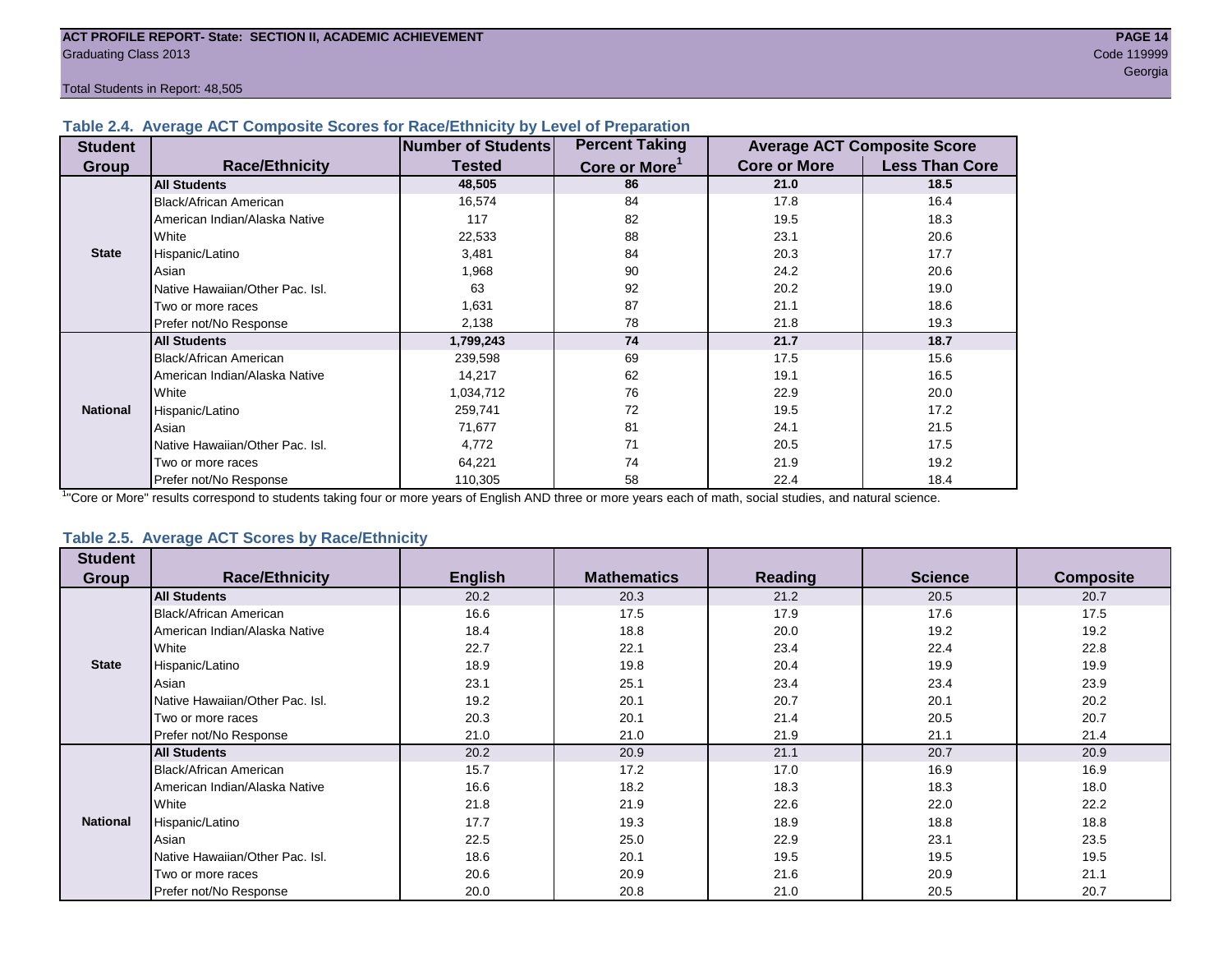#### **ACT PROFILE REPORT- State: SECTION II, ACADEMIC ACHIEVEMENT PAGE 15** Graduating Class 2013 Code 119999

Total Students in Report: 48,505

| <b>Student</b>  | <b>CRS</b> |         | <b>English</b> |         | <b>Mathematics</b> |         | <b>Reading</b> | <b>Science</b> |                |  |
|-----------------|------------|---------|----------------|---------|--------------------|---------|----------------|----------------|----------------|--|
| <b>Group</b>    | Range      | Ν       | $\frac{9}{6}$  | N       | %                  | N       | %              | N              | %              |  |
|                 | 33 to 36   | 2,080   | 4              | 1,099   | $\overline{2}$     | 2,300   | 5              | 869            | 2              |  |
|                 | 28 to 32   | 4,493   | 9              | 3,507   |                    | 6,171   | 13             | 3,337          |                |  |
|                 | 24 to 27   | 7,334   | 15             | 8,859   | 18                 | 7,491   | 15             | 8,993          | 19             |  |
| <b>State</b>    | 20 to 23   | 12,490  | 26             | 9,030   | 19                 | 11,908  | 25             | 14,727         | 30             |  |
|                 | 16 to 19   | 9,542   | 20             | 19,147  | 39                 | 11.253  | 23             | 12,424         | 26             |  |
|                 | 13 to 15   | 7,318   | 15             | 6,574   | 14                 | 6,507   | 13             | 5,250          | 11             |  |
|                 | 01 to 12   | 5,248   | 11             | 289     |                    | 2,875   | 6              | 2,905          | 6              |  |
|                 | 33 to 36   | 81,846  | 5              | 51,648  | 3                  | 89,731  | 5              | 36,033         | $\overline{2}$ |  |
|                 | 28 to 32   | 175,672 | 10             | 156,561 | 9                  | 239,643 | 13             | 138,865        | 8              |  |
|                 | 24 to 27   | 291,095 | 16             | 385,102 | 21                 | 277,723 | 15             | 364,600        | 20             |  |
| <b>National</b> | 20 to 23   | 447.398 | 25             | 343,822 | 19                 | 424,936 | 24             | 542,531        | 30             |  |
|                 | 16 to 19   | 327,718 | 18             | 590,816 | 33                 | 384.706 | 21             | 413,107        | 23             |  |
|                 | 13 to 15   | 242,064 | 13             | 258,384 | 14                 | 240,069 | 13             | 183,840        | 10             |  |
|                 | 01 to 12   | 233,450 | 13             | 12,910  |                    | 142,435 | 8              | 120,267        |                |  |

#### **Table 2.6. Percent of Students in College Readiness Standards (CRS) Score Ranges**

#### **Table 2.7. Average ACT Scores by Gender**

| <b>Student Group</b> | <b>Gender</b> |         |         | <b>Average ACT Scores</b> |             |         |         |           |  |  |  |
|----------------------|---------------|---------|---------|---------------------------|-------------|---------|---------|-----------|--|--|--|
|                      |               | N       | Percent | English                   | Mathematics | Reading | Science | Composite |  |  |  |
|                      | Males         | 21,237  | 44      | 19.9                      | 21.0        | 21.0    | 21.0    | 20.9      |  |  |  |
| <b>State</b>         | Females       | 27,257  | 56      | 20.4                      | 19.9        | 21.3    | 20.1    | 20.5      |  |  |  |
|                      | Missing       | 11      | 0       | 19.8                      | 20.7        | 21.0    | 19.5    | 20.4      |  |  |  |
|                      | Males         | 835,431 | 46      | 19.8                      | 21.4        | 20.9    | 21.2    | 20.9      |  |  |  |
| <b>National</b>      | Females       | 954,919 | 53      | 20.6                      | 20.5        | 21.4    | 20.4    | 20.9      |  |  |  |
|                      | Missing       | 8,893   | 0       | 16.1                      | 18.2        | 17.6    | 17.7    | 17.5      |  |  |  |

#### **Table 2.8. Percent of Students Who Met College Readiness Benchmark Scores by Gender**

| <b>Student Group</b> | Gender  |         | <b>Percent of Students</b> |         |         |                 |  |  |  |  |
|----------------------|---------|---------|----------------------------|---------|---------|-----------------|--|--|--|--|
|                      |         | English | <b>Mathematics</b>         | Reading | Science | <b>All Four</b> |  |  |  |  |
| <b>State</b>         | Males   | 62      | 43                         | 42      | 38      | 27              |  |  |  |  |
|                      | Females | 66      | 34                         | 44      | 30      | 21              |  |  |  |  |
| <b>National</b>      | Males   | 62      | 47                         | 43      | 40      | 29              |  |  |  |  |
|                      | Females | 67      | 4 <sup>1</sup>             | 45      | 33      | 24              |  |  |  |  |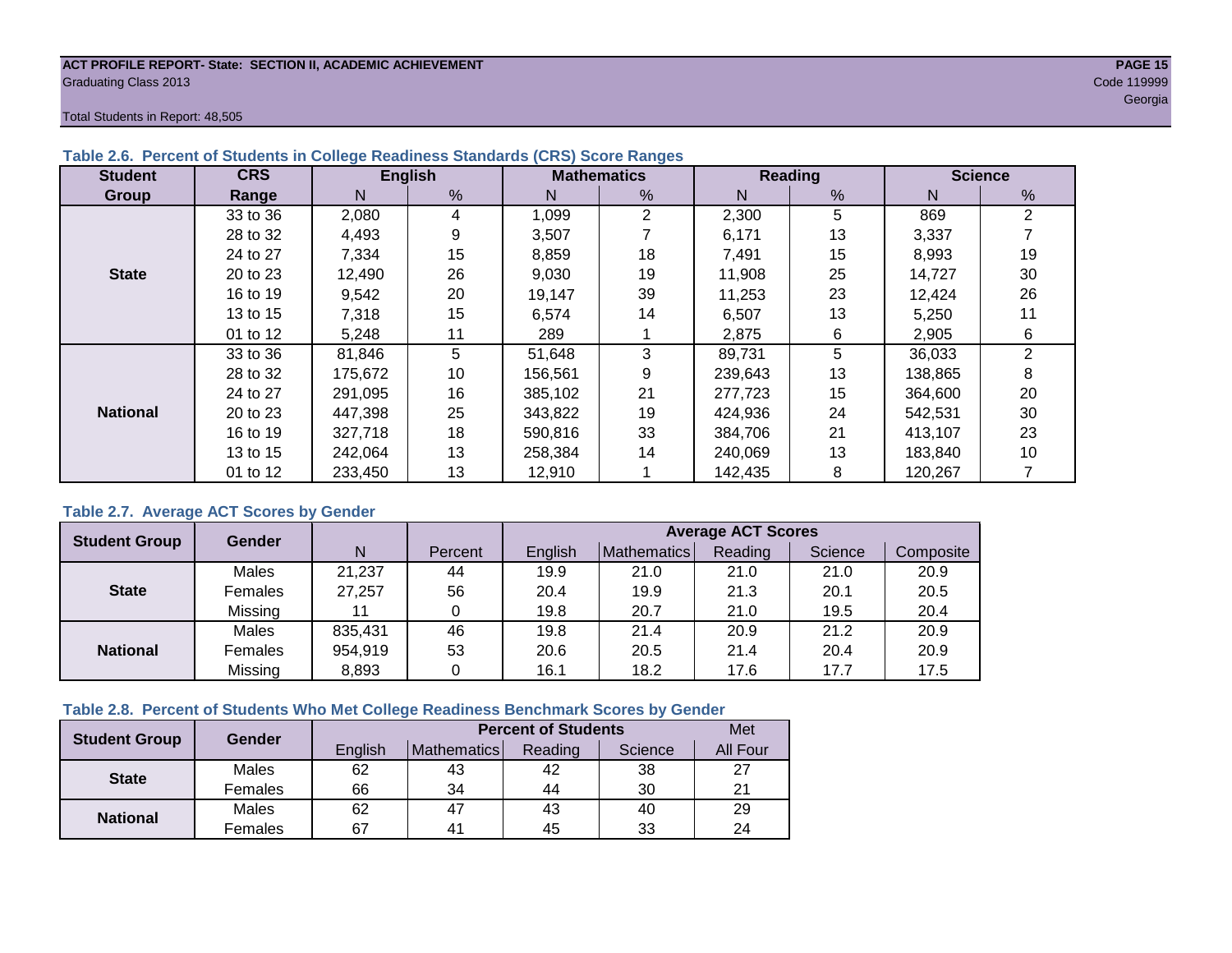#### **ACT PROFILE REPORT- State: SECTION II, ACADEMIC ACHIEVEMENT PAGE 16** Graduating Class 2013 Code 119999

#### Total Students in Report: 48,505

| <b>Student</b>  | <b>Curriculum</b>                       | N        | <b>English</b> |      | <b>Mathematics</b> |      | <b>Reading</b> |      |       | <b>Science</b> | <b>Composite</b> |      |
|-----------------|-----------------------------------------|----------|----------------|------|--------------------|------|----------------|------|-------|----------------|------------------|------|
| Group           | Taken $^{\scriptscriptstyle\mathsf{T}}$ |          | CRB %          | Avg  | CRB %              | Avg  | CRB %          | Avg  | CRB % | Ava            | $CRB\%4$         | Avg  |
|                 | Core or More <sup>2</sup>               | 41,553   | 67             | 20.6 | 41                 | 20.7 | 46             | 21.5 | 35    | 20.8           | 25               | 21.0 |
| <b>State</b>    | Less than Corel                         | 5,964    | 47             | 17.7 | 20                 | 18.3 | 28             | 19.0 | 18    | 18.5           |                  | 18.5 |
|                 | Missing <sup>3</sup>                    | 988      | 47             | 17.6 | 25                 | 18.6 | 33             | 19.3 | 23    | 19.0           | 14               | 18.7 |
|                 | Core or More                            | ,322,739 | 71             | 21.2 | 50                 | 21.7 | 50             | 22.0 | 42    | 21.5           | 31               | 21.7 |
| <b>National</b> | Less than Corel                         | 396,592  | 48             | 17.8 | 27                 | 18.9 | 30             | 19.0 | 22    | 18.8           | 14               | 18.7 |
|                 | Missing                                 | 79,912   | 36             | 16.0 | 19                 | 17.8 | 24             | 17.5 | 17    | 17.7           | 10               | 17.4 |

#### **Table 2.9. College Readiness Benchmark (CRB) Percent and Average ACT Scores by Overall High School Curriculum**

<sup>1</sup> "Curriculum Taken" reflects overall high school curriculum in this table.

 $^2$  "Core or More" results correspond to students taking four or more years of English AND three or more years each of math, social studies, and natural science.

 $3$  Zero years or no coursework information reported in one or more content areas.

 $4$  Composite CRB% results reflect students who met all four subject-area benchmarks.

#### **Table 2.10. College Readiness Benchmark (CRB) Percent and Average ACT Scores by Content-Specific Curriculum**

| <b>Student</b>  | Curriculum                |          | <b>English</b> |      |          | <b>Mathematics</b> |      |          | <b>Reading</b> |      |          | <b>Science</b> |      |  |
|-----------------|---------------------------|----------|----------------|------|----------|--------------------|------|----------|----------------|------|----------|----------------|------|--|
| Group           | <b>Taken</b>              |          | CRB %          | Avg  |          | CRB %              | Avg  | N        | CRB %          | Avg  | N        | CRB %          | Avg  |  |
|                 | Core or More <sup>2</sup> | 47,046   | 65             | 20.3 | 45,418   | 39                 | 20.5 | 46,323   | 44             | 21.2 | 44,819   | 35             | 20.7 |  |
| <b>State</b>    | Less than Core            | 684      | 51             | 18.3 | 2,134    | 15                 | 17.6 | .405     | 39             | 20.5 | 2,895    |                | 17.4 |  |
|                 | Missing <sup>3</sup>      | 775      | 49             | 18.0 | 953      | 25                 | 18.6 | 777      | 37             | 19.7 | 791      | 25             | 19.3 |  |
|                 | Core or More              | .646,286 | 67             | 20.6 | ,648,697 | 46                 | 21.3 | .554,990 | 46             | 21.5 | ,506,965 | 40             | 21.3 |  |
| <b>National</b> | Less than Core            | 84,048   | 36             | 15.9 | 77,906   |                    | 16.3 | 171,617  | 32             | 19.1 | 218,267  |                | 18.0 |  |
|                 | Missing                   | 68,909   | 38             | 16.4 | 72,640   | 20                 | 17.9 | 72,636   | 25             | 17.7 | 74,011   | 18             | 17.8 |  |

<sup>1</sup> "Curriculum Taken" reflects content-specific curriculum in this table.

<sup>2</sup> "Core or More" results correspond to students taking four or more years of English or three or more years of math, social studies, or natural science, respectively. For instance, Reading "Core or More" results correspond to students taking three or more years of social studies, regardless of courses taken in other content areas.

 $3$  Zero years or no coursework information reported in the specified content area.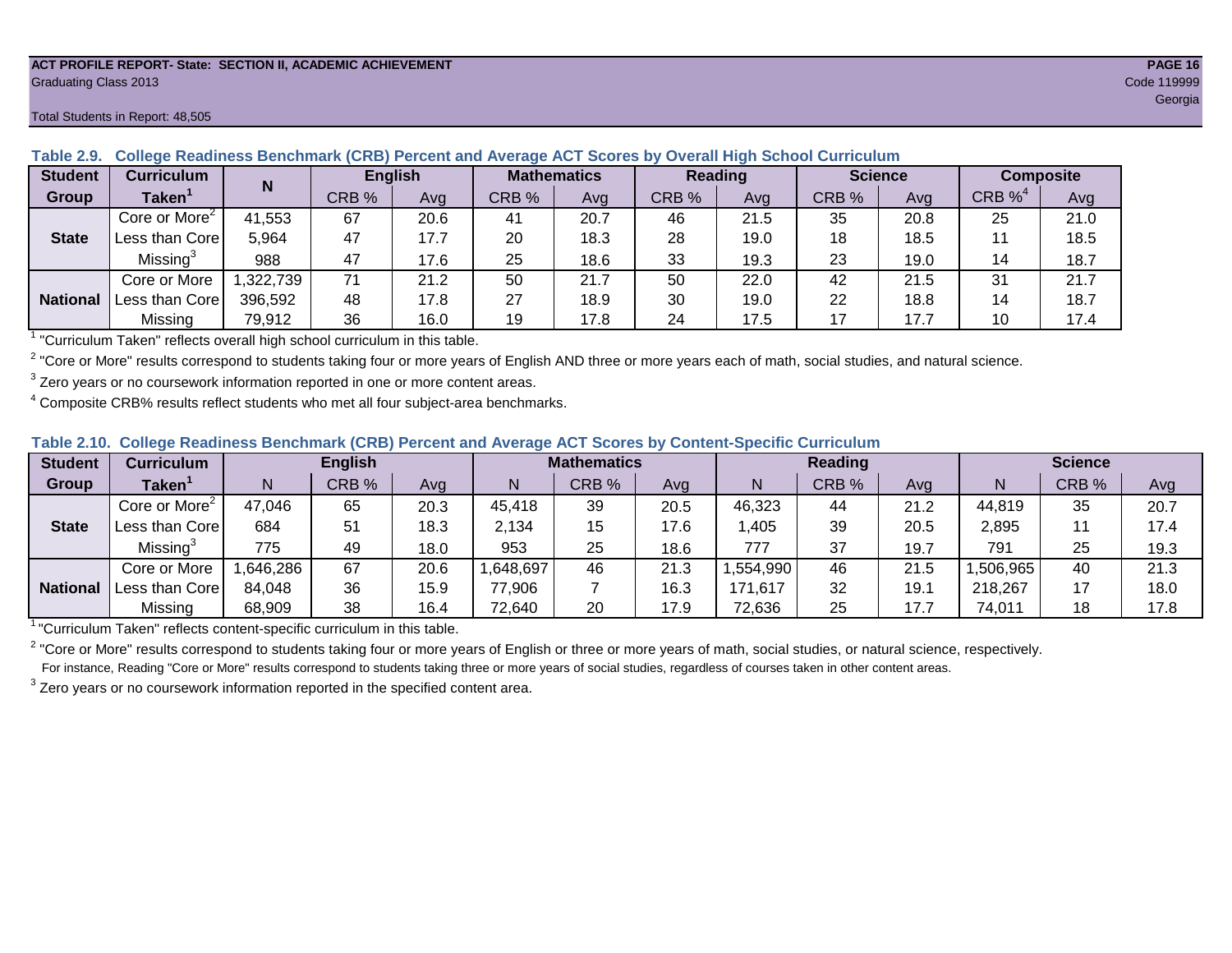# Section III College Readiness and the Impact of Course Rigor

Beginning with the Graduating Class of 2013, all students whose scores are college reportable, both standard and extended time tests, are now included. Also beginning with the 2013 Graduating Class data, College Readiness Benchmarks for Reading and Science were updated to reflect the most recent college coursework research.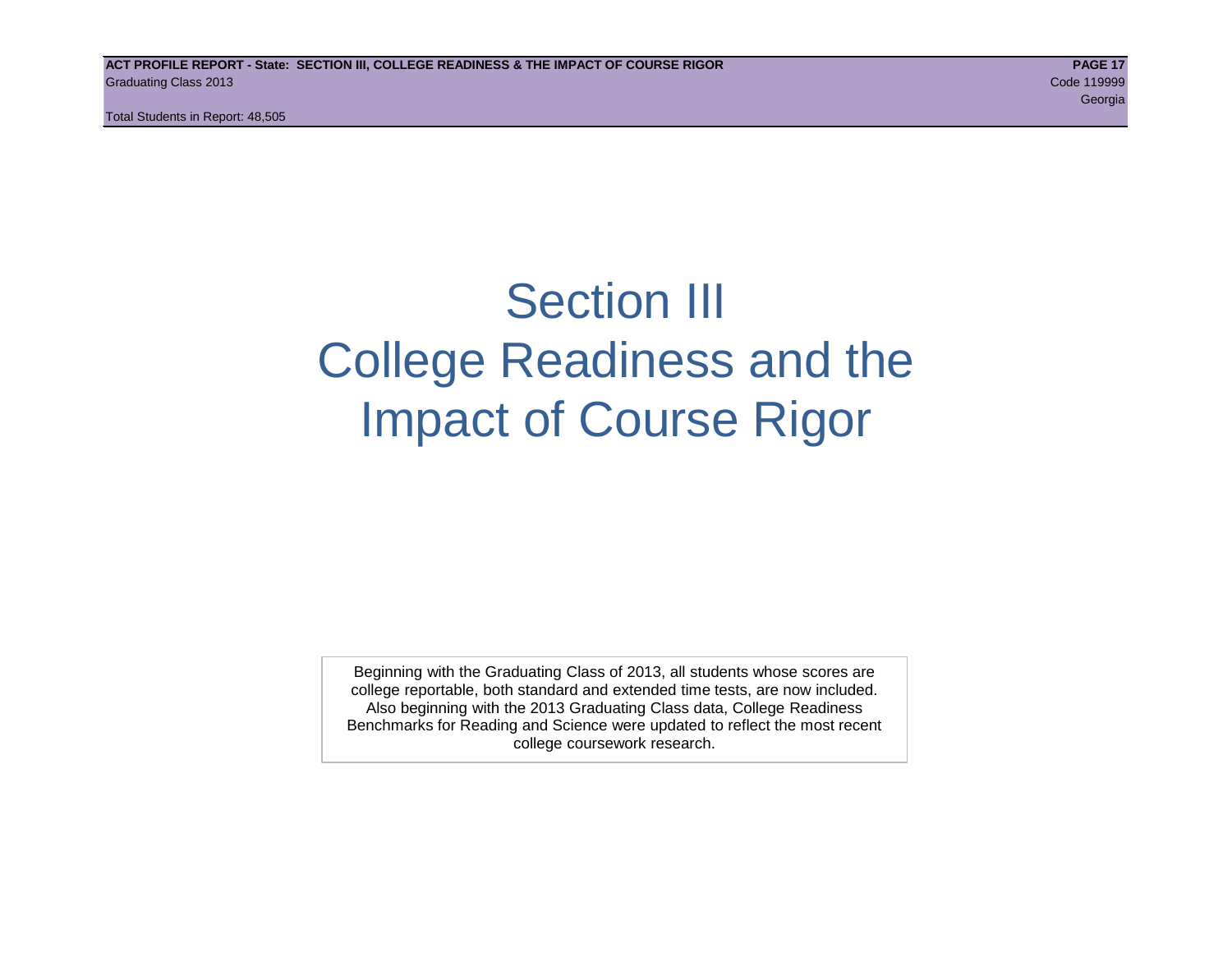#### **ACT PROFILE REPORT - State: SECTION III, COLLEGE READINESS & THE IMPACT OF COURSE RIGOR PAGE 18** Graduating Class 2013 Code 119999

Total Students in Report: 48,505

#### **Figure 3.1. Percent of Students Who Met ACT College Readiness Benchmark Scores by Race/Ethnicity: ENGLISH**



ACT English Benchmark Score = **18**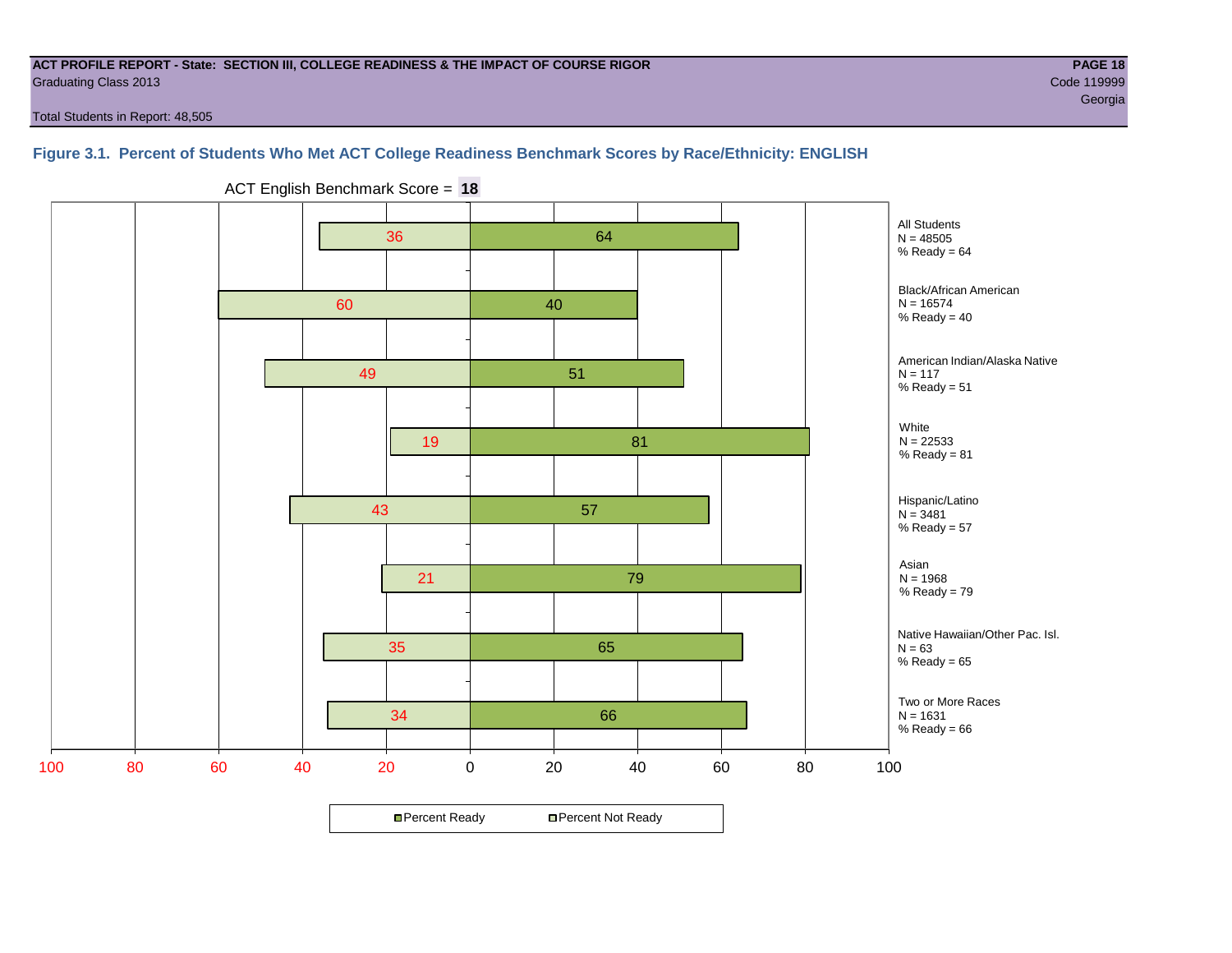#### **ACT PROFILE REPORT - State: SECTION III, COLLEGE READINESS & THE IMPACT OF COURSE RIGOR PAGE 19** Graduating Class 2013 Code 119999

en de la construction de la construction de la construction de la construction de la construction de la construction<br>Georgia

Total Students in Report: 48,505

#### **Figure 3.2. Percent of Students Who Met ACT College Readiness Benchmark Scores by Race/Ethnicity: MATHEMATICS**



ACT Mathematics Benchmark Score = **22**

**□ Percent Ready DPercent Not Ready**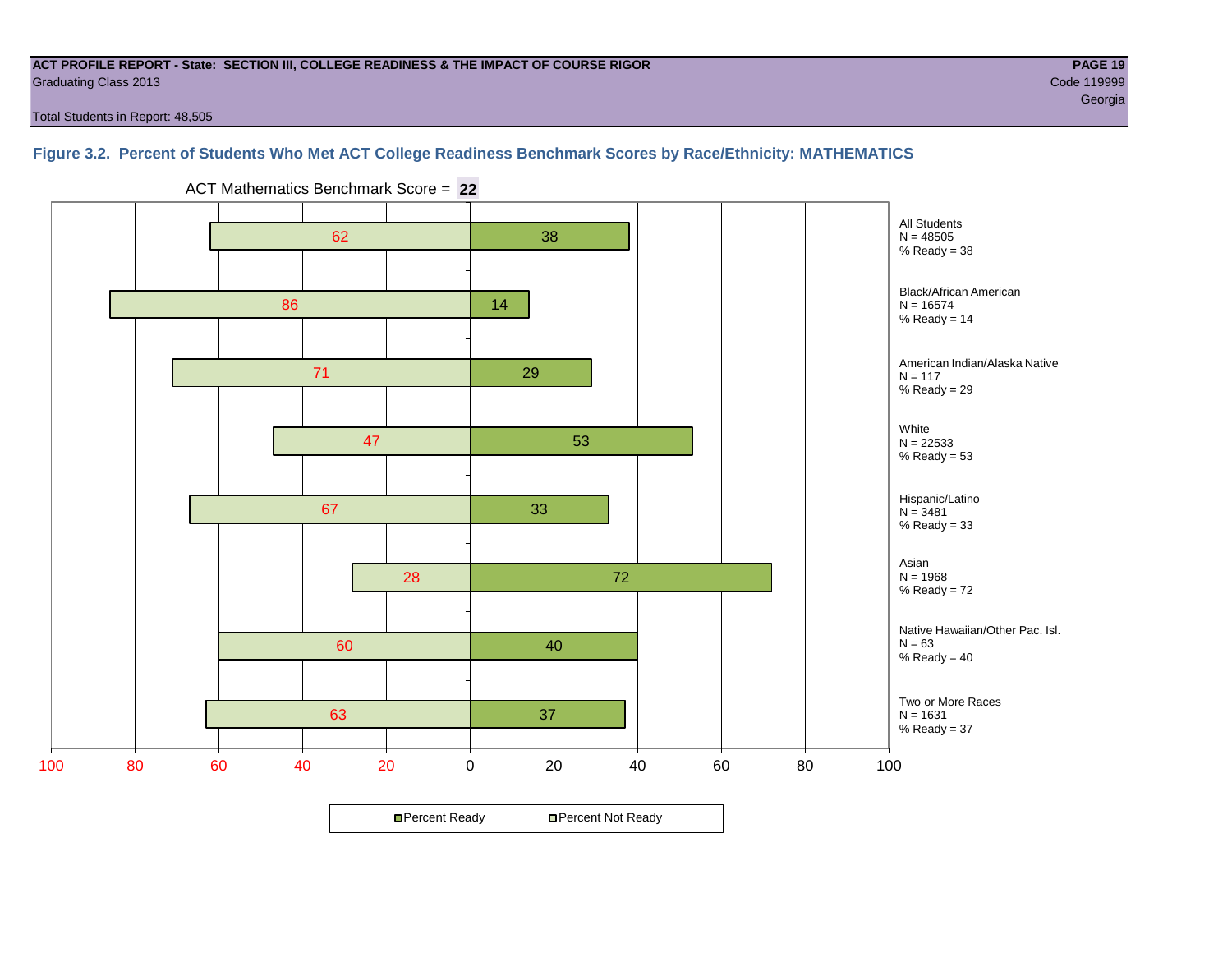#### **ACT PROFILE REPORT - State: SECTION III, COLLEGE READINESS & THE IMPACT OF COURSE RIGOR PAGE 20** Graduating Class 2013 Code 119999

en de la construction de la construction de la construction de la construction de la construction de la construction<br>Georgia

Total Students in Report: 48,505

#### **Figure 3.3. Percent of Students Who Met ACT College Readiness Benchmark Scores by Race/Ethnicity: READING**



ACT Reading Benchmark Score = **22**

**□ Percent Ready DPercent Not Ready**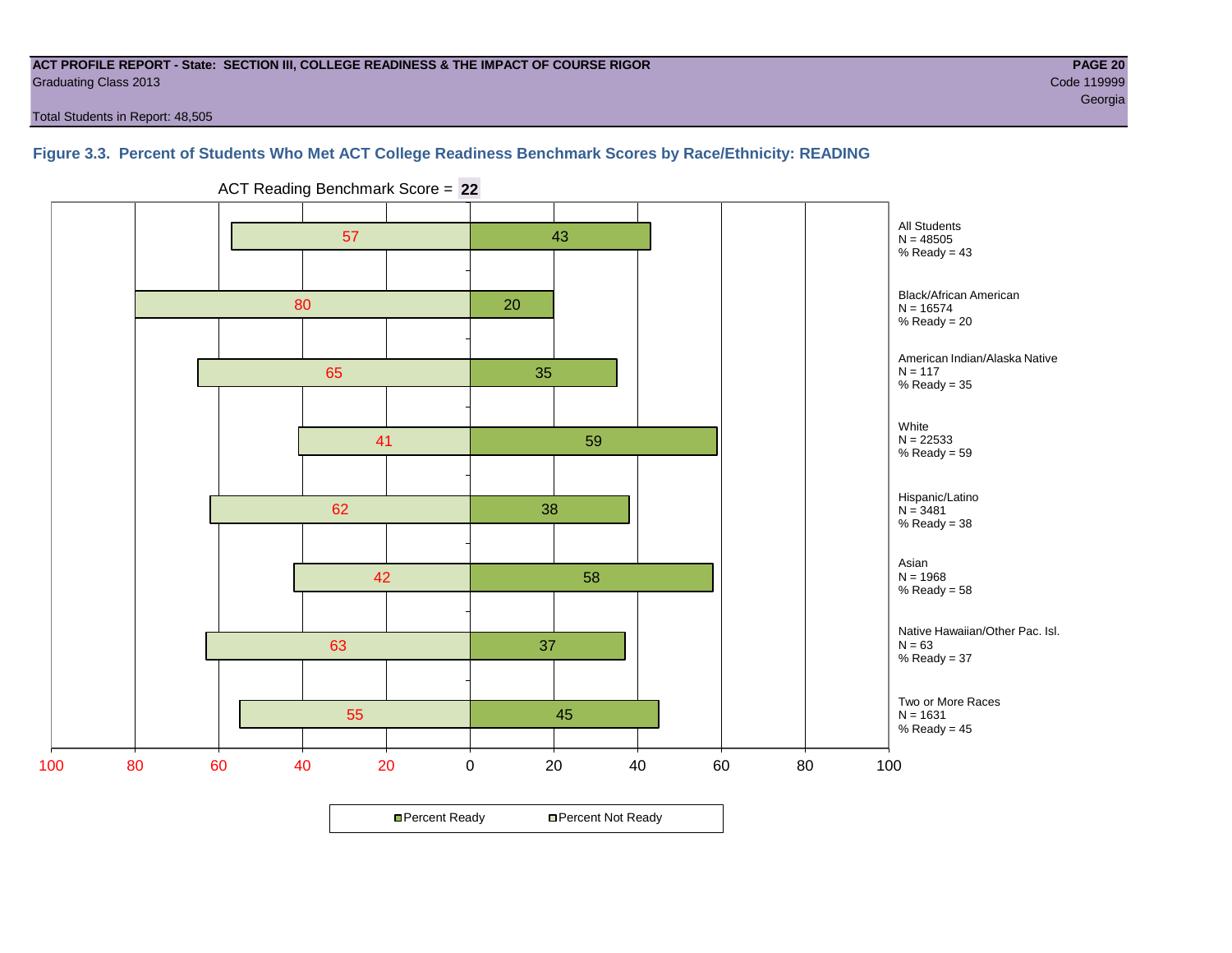#### **ACT PROFILE REPORT - State: SECTION III, COLLEGE READINESS & THE IMPACT OF COURSE RIGOR PAGE 21** Graduating Class 2013 Code 119999

en de la construction de la construction de la construction de la construction de la construction de la construction<br>Georgia

Total Students in Report: 48,505

#### **Figure 3.4. Percent of Students Who Met ACT College Readiness Benchmark Scores by Race/Ethnicity: SCIENCE**



ACT Science Benchmark Score = **23**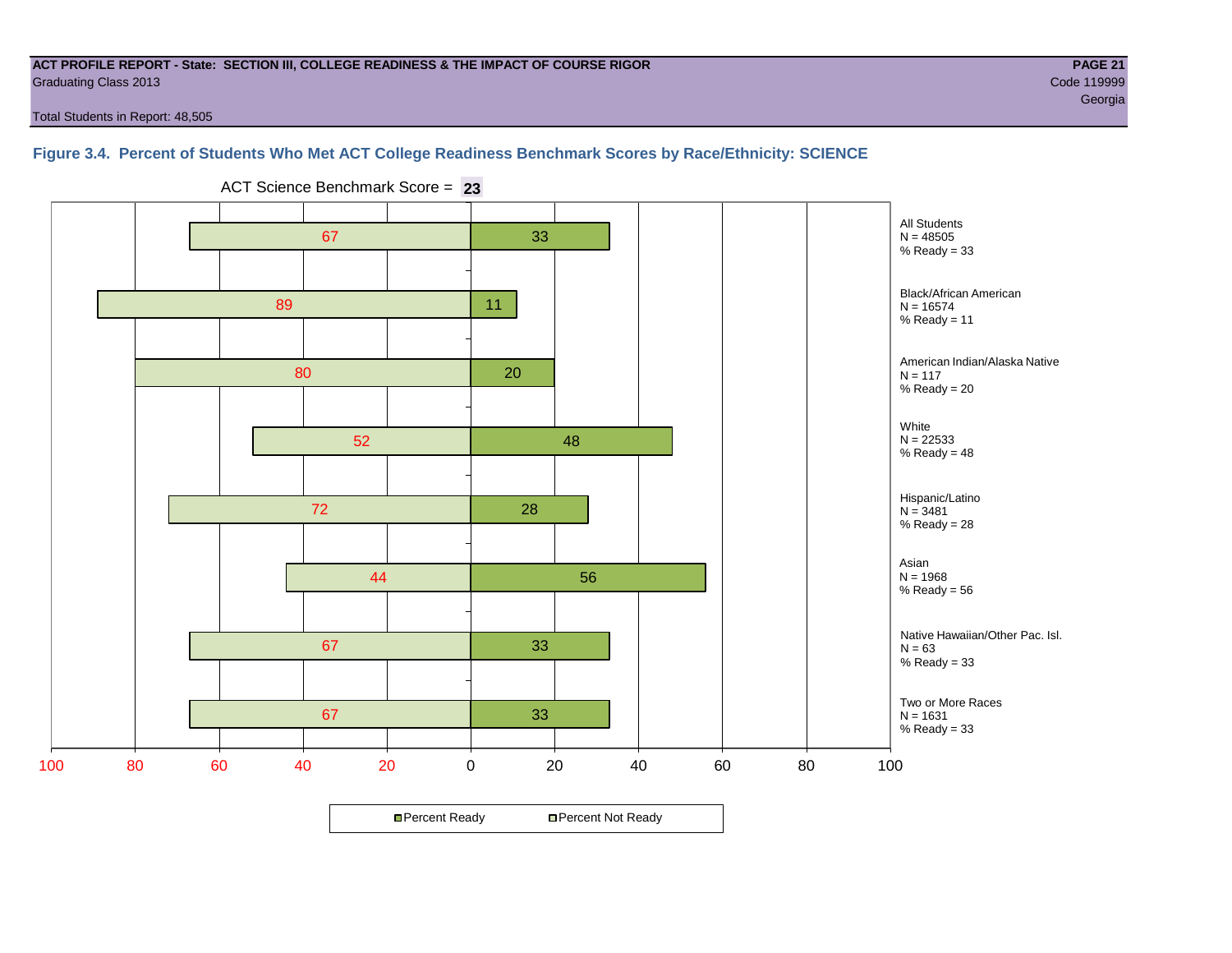#### **ACT PROFILE REPORT - State: SECTION III, COLLEGE READINESS & THE IMPACT OF COURSE RIGOR PAGE 22** Graduating Class 2013 Code 119999

Total Students in Report: 48,505

**Figure 3.5. Percent of Students Who Met ACT College Readiness Benchmark Scores by Race/Ethnicity: ALL FOUR**

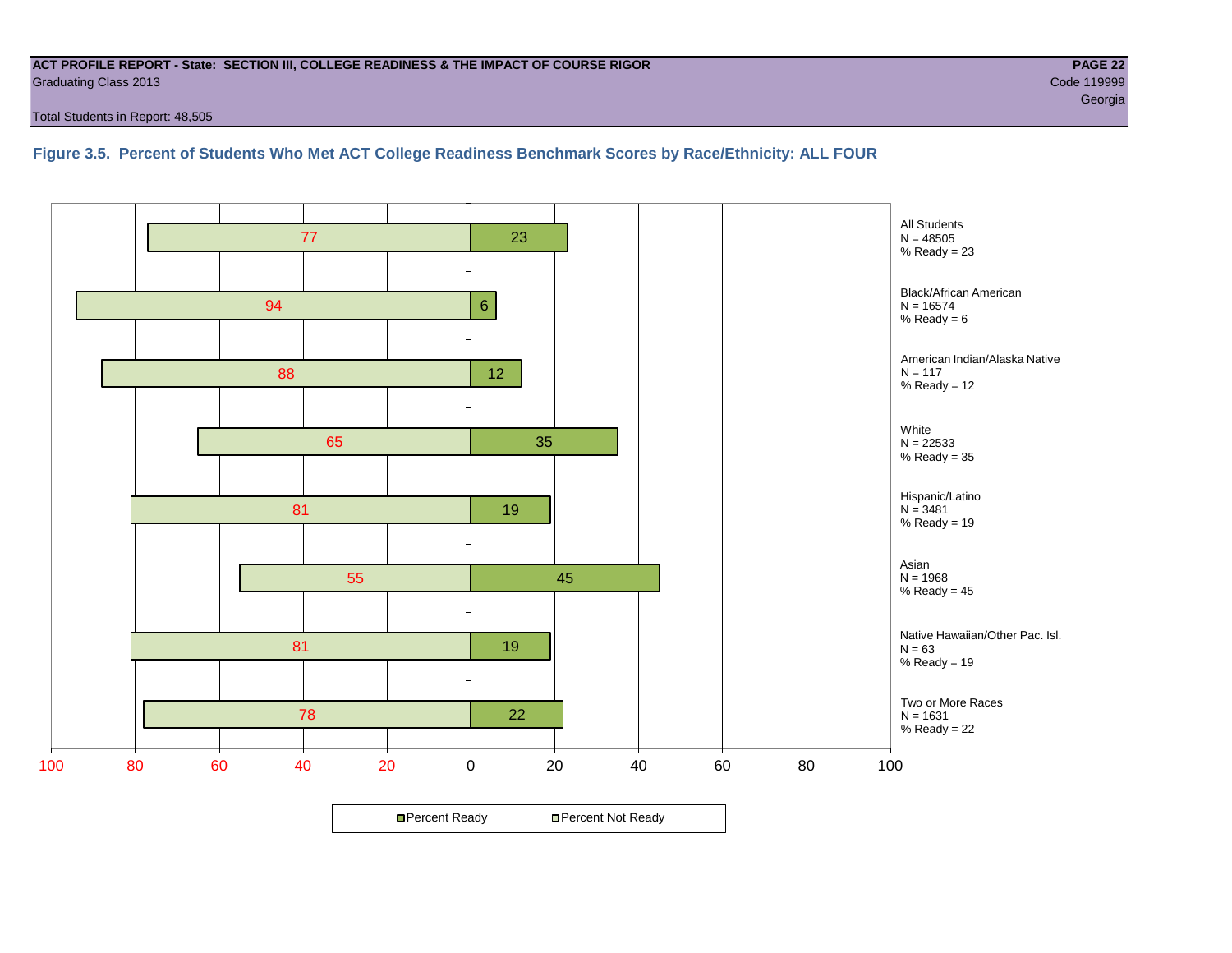#### **ACT PROFILE REPORT - State: SECTION III, COLLEGE READINESS & THE IMPACT OF COURSE RIGOR PAGE 23** Graduating Class 2013 Code 119999

Total Students in Report: 48,505

**Table 3.1. Average ACT Scores and Average ACT Score Changes by Common Course Patterns**

| <b>Course Pattern</b>                            |        |                | <b>All Students</b> |                     |              |                | <b>Males</b> |                          | <b>Females</b> |                |            |                        |
|--------------------------------------------------|--------|----------------|---------------------|---------------------|--------------|----------------|--------------|--------------------------|----------------|----------------|------------|------------------------|
|                                                  |        |                | <b>ACT</b>          | <b>Course Value</b> |              |                | <b>ACT</b>   | <b>Course Value</b>      |                |                | <b>ACT</b> | <b>Course Value</b>    |
| <b>ENGLISH COURSE PATTERN</b>                    | N.     | Percent        | English             | Added <sup>1</sup>  | N            | Percent        | English      | Added                    | N              | Percent        | English    | $A dded^1$             |
| Eng 9, Eng 10, Eng 11, Eng 12, & Other English   | 9,013  | 19             | 20.5                | 2.2                 | 3,854        | 18             | 19.9         | 2.1                      | 5,157          | 19             | 21.0       | 2.2                    |
| Eng 9, Eng 10, Eng 11, Eng 12                    | 38,033 | 78             | 20.2                | 1.9                 | 16,585       | 78             | 20.0         | 2.2                      | 21,442         | 79             | 20.4       | 1.6                    |
| Less than 4 years of English                     | 684    |                | 18.3                |                     | 350          | 2              | 17.8         | $\overline{\phantom{a}}$ | 333            | 1              | 18.8       |                        |
| Zero years / no English courses reported         | 775    | 2              | 18.0                |                     | 448          | 2              | 17.5         | $\overline{\phantom{a}}$ | 325            | 1              | 18.7       |                        |
|                                                  |        |                | <b>ACT</b>          | <b>Course Value</b> |              |                | <b>ACT</b>   | <b>Course Value</b>      |                |                | <b>ACT</b> | <b>Course Value</b>    |
| <b>MATHEMATICS COURSE PATTERN</b>                | N.     | Percent        | Math                | Added <sup>1</sup>  | $\mathsf{N}$ | Percent        | Math         | Added                    | $\overline{N}$ | Percent        | Math       | A d d e d <sup>1</sup> |
| Alg 1, Alg 2, Geom, Trig, & Calc                 | 4.489  | 9              | 21.7                | 4.1                 | 1,859        | 9              | 22.6         | 4.9                      | 2.629          | 10             | 21.1       | 3.6                    |
| Alg 1, Alg 2, Geom, Trig, & Other Adv Math       | 5.561  | 11             | 20.0                | 2.4                 | 2,082        | 10             | 20.3         | 2.6                      | 3,478          | 13             | 19.8       | 2.3                    |
| Alg 1, Alg 2, Geom, & Trig                       | 5,385  | 11             | 18.6                | 1.0                 | 2,204        | 10             | 18.7         | 1.0                      | 3,181          | 12             | 18.5       | 1.0                    |
| Alg 1, Alg 2, Geom, & Other Adv Math             | 5.092  | 10             | 18.6                | 1.0                 | 2,074        | 10             | 18.8         | 1.1                      | 3,018          | 11             | 18.4       | 0.9                    |
| Other comb of 4 or more years of Math            | 20,554 | 42             | 21.8                | 4.2                 | 9,720        | 46             | 22.5         | 4.8                      | 10,828         | 40             | 21.1       | 3.6                    |
| Alg 1, Alg 2, & Geom                             | 1,670  | 3              | 17.2                | $-0.4$              | 719          | 3              | 17.3         | $-0.4$                   | 950            | 3              | 17.1       | $-0.4$                 |
| Other comb of 3 or 3.5 years of Math             | 2.667  | 5              | 19.8                | 2.2                 | 1,152        | 5              | 20.3         | 2.6                      | 1,515          | 6              | 19.4       | 1.9                    |
| Less than 3 years of Math                        | 2.134  | $\overline{4}$ | 17.6                |                     | 902          | $\overline{4}$ | 17.7         | $\mathbf{r}$             | 1,232          | 5              | 17.5       |                        |
| Zero years / no Math courses reported            | 953    | 2              | 18.6                |                     | 525          | 2              | 18.8         | $\overline{a}$           | 426            | $\overline{2}$ | 18.2       |                        |
|                                                  |        |                | <b>ACT</b>          | <b>Course Value</b> |              |                | <b>ACT</b>   | <b>Course Value</b>      |                |                | <b>ACT</b> | <b>Course Value</b>    |
| SOCIAL SCIENCE COURSE PATTERN                    | N      | Percent        | Reading             | Added <sup>1</sup>  | N            | Percent        | Reading      | Added <sup>1</sup>       | N              | Percent        | Reading    | A d d e d <sup>1</sup> |
| US Hist, World Hist, Am Gov, & Other Hist        | 408    | $\mathbf{1}$   | 22.6                | 2.1                 | 229          | $\mathbf{1}$   | 21.6         | 1.4                      | 179            | 1              | 23.9       | 3.1                    |
| Other comb of 4 or more years Social Science     | 32,784 | 68             | 21.5                | 1.0                 | 13,925       | 66             | 21.4         | 1.2                      | 18,856         | 69             | 21.6       | 0.8                    |
| US Hist, World Hist, & Am Gov                    | 419    | -1             | 19.9                | $-0.6$              | 236          | $\mathbf{1}$   | 19.8         | $-0.4$                   | 181            | $\mathbf{1}$   | 20.1       | $-0.7$                 |
| Other comb of 3 or 3.5 years of Social Science   | 12,712 | 26             | 20.5                | 0.0                 | 5,706        | 27             | 20.4         | 0.2                      | 7,003          | 26             | 20.6       | $-0.2$                 |
| Less than 3 years of Social Science              | 1,405  | 3              | 20.5                |                     | 690          | 3              | 20.2         | $\sim$                   | 714            | 3              | 20.8       |                        |
| Zero years / no Social Science courses reported  | 777    | $\overline{2}$ | 19.7                |                     | 451          | 2              | 19.2         | $\overline{\phantom{a}}$ | 324            | 1              | 20.5       |                        |
|                                                  |        |                | <b>ACT</b>          | <b>Course Value</b> |              |                | <b>ACT</b>   | <b>Course Value</b>      |                |                | <b>ACT</b> | <b>Course Value</b>    |
| NATURAL SCIENCE COURSE PATTERN                   | N.     | Percent        | Science             | Added <sup>1</sup>  | N            | Percent        | Science      | Added <sup>1</sup>       | N              | Percent        | Science    | A d d e d <sup>1</sup> |
| Gen Sci <sup>2</sup> , Bio, Chem, & Phys         | 27,983 | 58             | 21.0                | 3.6                 | 12,969       | 61             | 21.5         | 3.8                      | 15,012         | 55             | 20.5       | 3.3                    |
| Bio, Chem, Phys                                  | 5,001  | 10             | 23.2                | 5.8                 | 2,015        | 9              | 24.3         | 6.6                      | 2,985          | 11             | 22.5       | 5.3                    |
| Gen Sci <sup>2</sup> , Bio, Chem                 | 10,552 | 22             | 19.2                | 1.8                 | 3,944        | 19             | 19.3         | 1.6                      | 6,602          | 24             | 19.1       | 1.9                    |
| Other comb of 3 years of Natural Science         | 1,283  | 3              | 18.1                | 0.7                 | 587          | 3              | 18.6         | 0.9                      | 696            | 3              | 17.6       | 0.4                    |
| Less than 3 years of Natural Science             | 2,895  | 6              | 17.4                |                     | 1,263        | 6              | 17.7         |                          | 1,632          | 6              | 17.2       |                        |
| Zero years / no Natural Science courses reported | 791    | $\overline{2}$ | 19.3                |                     | 459          | $\overline{c}$ | 19.3         | $\sim$                   | 330            | 1              | 19.3       |                        |

<sup>1</sup>Course value added is defined as the average ACT score change compared to course sequences in which students took

less than four years of English or less than three years of Mathematics, Social Science or Natural Science.

<sup>2</sup>Includes General, Physical and Earth Sciences.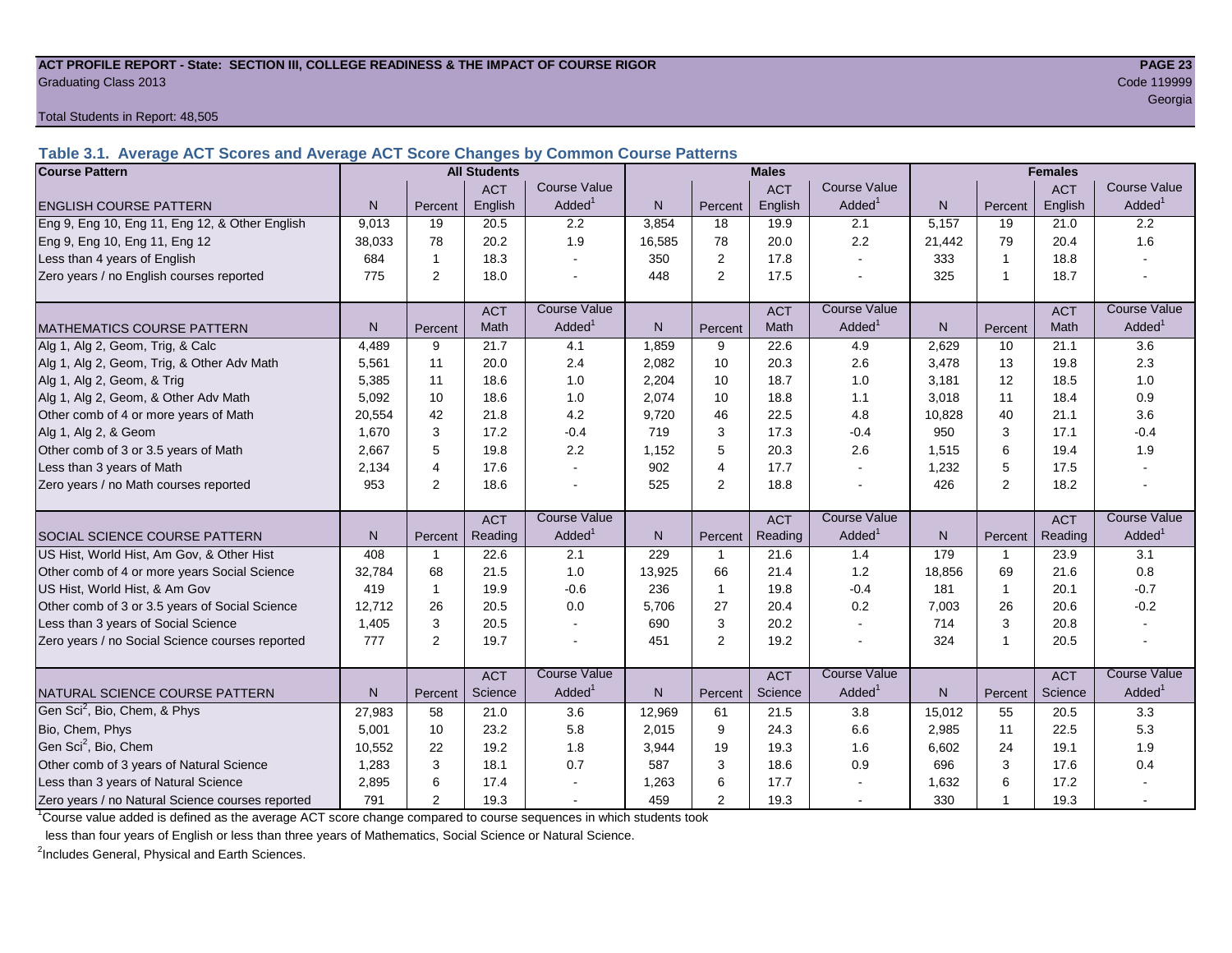#### **ACT PROFILE REPORT - State: SECTION III, COLLEGE READINESS & THE IMPACT OF COURSE RIGOR PAGE 24 Graduating Class 2013** Code 119999

en de la construction de la construction de la construction de la construction de la construction de la constru

Total Students in Report: 48,505

#### **Table 3.2. College Readiness Percents by Common Course Patterns**

| <b>Course Pattern</b>                            | <b>State</b><br><b>National</b> |                                  |                    |                                     |              |                                  |                    |                                     |
|--------------------------------------------------|---------------------------------|----------------------------------|--------------------|-------------------------------------|--------------|----------------------------------|--------------------|-------------------------------------|
|                                                  |                                 | <b>Percent Taking</b>            | Avg ACT            | Percent Who Met                     |              | <b>Percent Taking</b>            | Avg ACT            | Percent Who Met                     |
| <b>ENGLISH COURSE PATTERN</b>                    | N                               | Pattern                          | English            | <b>Benchmark</b>                    | N            | Pattern                          | English            | <b>Benchmark</b>                    |
| Eng 9, Eng 10, Eng 11, Eng 12, & Other English   | 9,013                           | 19                               | 20.5               | 65                                  | 380,375      | 21                               | 21.6               | 73                                  |
| Eng 9, Eng 10, Eng 11, Eng 12                    | 38,033                          | 78                               | 20.2               | 64                                  | 1,265,911    | 70                               | 20.3               | 65                                  |
| Less than 4 years of English                     | 684                             | 1                                | 18.3               | 51                                  | 84,048       | 5                                | 15.9               | 36                                  |
| Zero years / no English courses reported         | 775                             | 2                                | 18.0               | 49                                  | 68,909       | 4                                | 16.4               | 38                                  |
|                                                  |                                 |                                  |                    |                                     |              |                                  |                    |                                     |
|                                                  |                                 | <b>Percent Taking</b>            | Avg ACT            | Percent Who Met                     |              | <b>Percent Taking</b>            | Avg ACT            | Percent Who Met                     |
| <b>MATHEMATICS COURSE PATTERN</b>                | N                               | Pattern                          | Math               | <b>Benchmark</b>                    | $\mathsf{N}$ | Pattern                          | Math               | <b>Benchmark</b>                    |
| Alg 1, Alg 2, Geom, Trig, & Calc                 | 4,489                           | 9                                | 21.7               | 51                                  | 113,999      | 6                                | 23.8               | 68                                  |
| Alg 1, Alg 2, Geom, Trig, & Other Adv Math       | 5,561                           | 11                               | 20.0               | 36                                  | 155,095      | 9                                | 21.9               | 56                                  |
| Alg 1, Alg 2, Geom, & Trig                       | 5,385                           | 11                               | 18.6               | 22                                  | 119,993      | $\overline{7}$                   | 19.4               | 32                                  |
| Alg 1, Alg 2, Geom, & Other Adv Math             | 5,092                           | 10                               | 18.6               | 23                                  | 336,291      | 19                               | 19.6               | 32                                  |
| Other comb of 4 or more years of Math            | 20,554                          | 42                               | 21.8               | 49                                  | 610,720      | 34                               | 23.6               | 65                                  |
| Alg 1, Alg 2, & Geom                             | 1,670                           | 3                                | 17.2               | 13                                  | 223,733      | 12                               | 17.2               | 11                                  |
| Other comb of 3 or 3.5 years of Math             | 2.667                           | 5                                | 19.8               | 33                                  | 88,866       | 5                                | 19.7               | 34                                  |
| Less than 3 years of Math                        | 2,134                           | 4                                | 17.6               | 15                                  | 77,906       | 4                                | 16.3               | $\overline{7}$                      |
| Zero years / no Math courses reported            | 953                             | 2                                | 18.6               | 25                                  | 72,640       | 4                                | 17.9               | 20                                  |
|                                                  |                                 |                                  |                    |                                     |              |                                  |                    |                                     |
|                                                  |                                 | <b>Percent Taking</b>            | Avg ACT            | Percent Who Met                     |              | <b>Percent Taking</b>            | Avg ACT            | Percent Who Met                     |
| SOCIAL SCIENCE COURSE PATTERN                    | N.                              | Pattern                          | Reading            | <b>Benchmark</b>                    | N            | Pattern                          | Reading            | <b>Benchmark</b>                    |
| US Hist, World Hist, Am Gov, & Other Hist        | 408                             |                                  | 22.6               | 54                                  | 50,989       | 3                                | 22.2               | 51                                  |
| Other comb of 4 or more years Social Science     | 32,784                          | 68                               | 21.5               | 46                                  | 908,394      | 50                               | 22.0               | 50                                  |
| US Hist, World Hist, & Am Gov                    | 419                             | 1                                | 19.9               | 37                                  | 106,021      | 6                                | 19.5               | 34                                  |
| Other comb of 3 or 3.5 years of Social Science   | 12,712                          | 26                               | 20.5               | 39                                  | 489.586      | 27                               | 21.0               | 43                                  |
| Less than 3 years of Social Science              | 1,405                           | 3                                | 20.5               | 39                                  | 171,617      | 10                               | 19.1               | 32                                  |
| Zero years / no Social Science courses reported  | 777                             | $\overline{2}$                   | 19.7               | 37                                  | 72,636       | 4                                | 17.7               | 25                                  |
|                                                  |                                 |                                  |                    |                                     |              |                                  |                    |                                     |
|                                                  | N.                              | <b>Percent Taking</b><br>Pattern | Avg ACT<br>Science | Percent Who Met<br><b>Benchmark</b> | N.           | <b>Percent Taking</b><br>Pattern | Avg ACT<br>Science | Percent Who Met<br><b>Benchmark</b> |
| NATURAL SCIENCE COURSE PATTERN                   |                                 |                                  |                    |                                     |              |                                  |                    |                                     |
| Gen Sci <sup>1</sup> , Bio, Chem, & Phys         | 27,983                          | 58                               | 21.0               | 37                                  | 767,293      | 43                               | 21.9               | 46                                  |
| Bio, Chem, Phys                                  | 5,001                           | 10                               | 23.2               | 55                                  | 183,685      | 10                               | 23.0               | 54                                  |
| Gen Sci <sup>1</sup> , Bio, Chem                 | 10,552                          | 22                               | 19.2               | 21                                  | 504,165      | 28                               | 19.9               | 28                                  |
| Other comb of 3 years of Natural Science         | 1,283                           | 3                                | 18.1               | 15                                  | 51,822       | 3                                | 19.1               | 25                                  |
| Less than 3 years of Natural Science             | 2,895                           | 6                                | 17.4               | 11                                  | 218,267      | 12                               | 18.0               | 17                                  |
| Zero years / no Natural Science courses reported | 791                             | $\overline{2}$                   | 19.3               | 25                                  | 74,011       | 4                                | 17.8               | 18                                  |

<sup>1</sup>Includes General, Physical and Earth Sciences.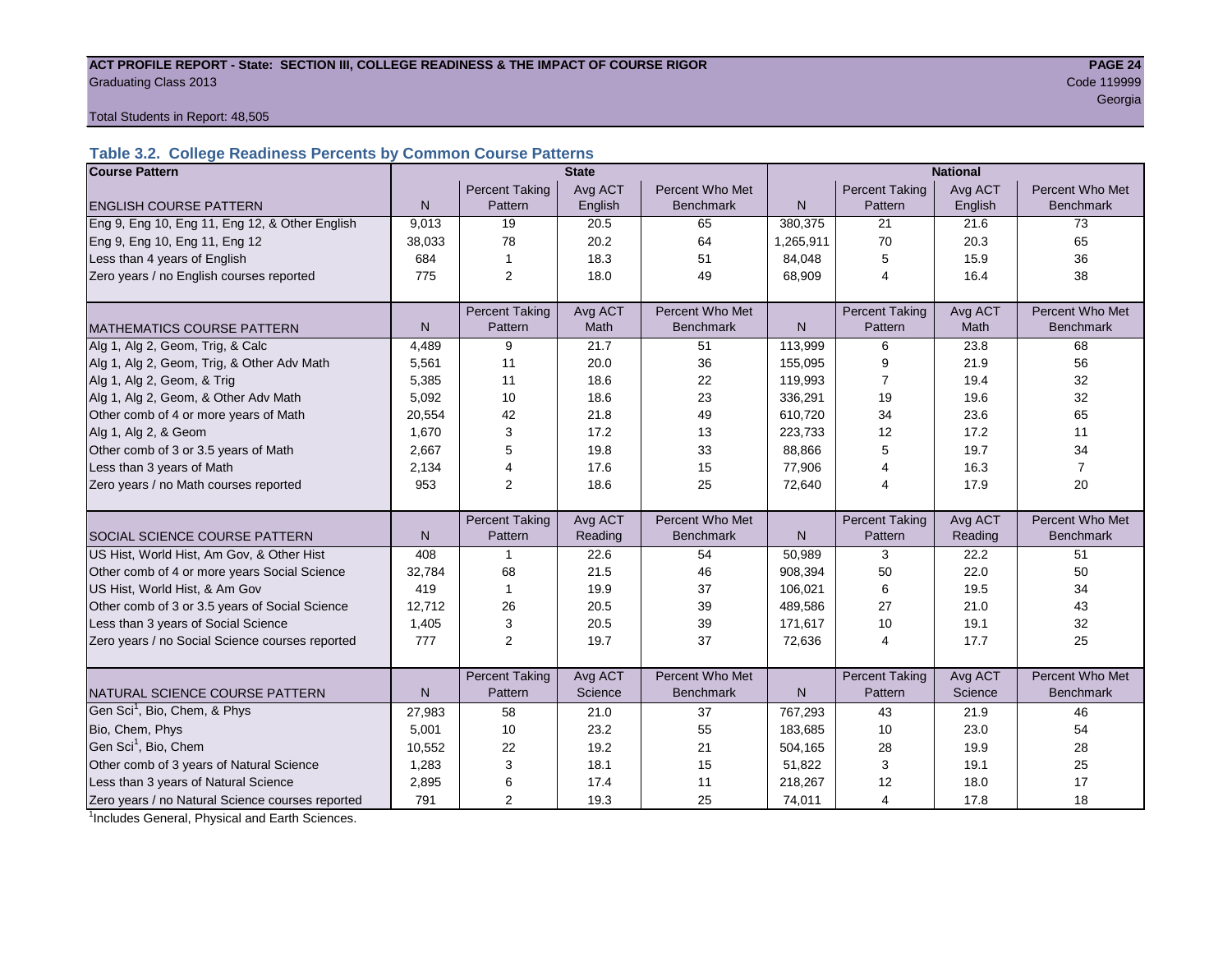# Section IV Career and Educational Aspirations

Beginning with the Graduating Class of 2013, all students whose scores are college reportable, both standard and extended time tests, are now included. Also beginning with the 2013 Graduating Class data, College Readiness Benchmarks for Reading and Science were updated to reflect the most recent college coursework research.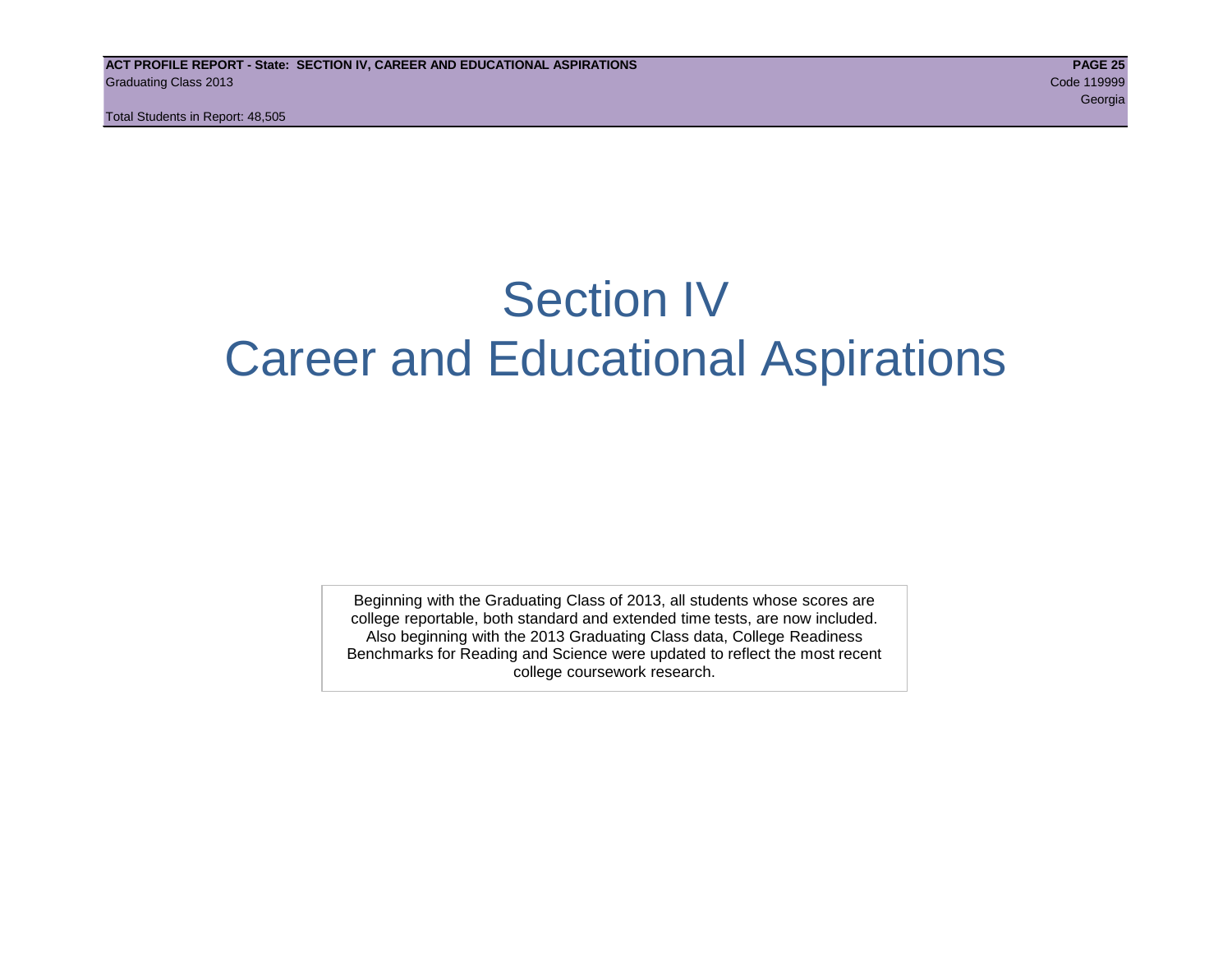#### **ACT PROFILE REPORT - State: SECTION IV, CAREER AND EDUCATIONAL ASPIRATIONS PAGE 26** Graduating Class 2013 Code 119999

## en de la construction de la construction de la construction de la construction de la construction de la construction<br>Georgia

#### Total Students in Report: 48,505

**Table 4.1. Distribution of Planned Educational Majors for All Students by College Plans**

|                                              |                | <b>All Students</b>  |         |                | Plan on 2 Years or Less of College |         | Plan on 4 Years or More of College |                      |         |  |
|----------------------------------------------|----------------|----------------------|---------|----------------|------------------------------------|---------|------------------------------------|----------------------|---------|--|
|                                              |                |                      | Avg ACT |                |                                    | Avg ACT |                                    |                      | Avg ACT |  |
| <b>Planned Educational Major</b>             | N <sup>1</sup> | Percent <sup>2</sup> | Comp    | N <sub>1</sub> | Percent <sup>2</sup>               | Comp    | N <sub>1</sub>                     | Percent <sup>2</sup> | Comp    |  |
| Agriculture & Natural Resources Conservation | 623            |                      | 19.6    | 46             | 3                                  | 16.3    | 530                                |                      | 19.9    |  |
| Architecture                                 | 524            |                      | 20.6    | 13             |                                    | 15.2    | 462                                |                      | 20.7    |  |
| Area, Ethnic, & Multidisciplinary Studies    | 50             | $\Omega$             | 21.9    | 3              | $\Omega$                           | 14.7    | 42                                 | $\Omega$             | 22.4    |  |
| Arts: Visual & Performing                    | 2,763          | 6                    | 19.9    | 92             |                                    | 16.7    | 2,441                              | 6                    | 20.1    |  |
| <b>Business</b>                              | 5,334          | 11                   | 20.2    | 198            | 15                                 | 16.0    | 4,661                              | 11                   | 20.4    |  |
| Communications                               | 1,479          | 3                    | 20.6    | 21             | 2                                  | 17.1    | 1,340                              | 3                    | 20.7    |  |
| Community, Family, & Personal Services       | 757            | 2                    | 18.0    | 69             | 5                                  | 16.3    | 630                                |                      | 18.3    |  |
| Computer Science & Mathematics               | 1,326          | 3                    | 21.4    | 30             |                                    | 17.5    | 1,179                              | 3                    | 21.5    |  |
| Education                                    | 2,702          | 6                    | 19.5    | 48             | 4                                  | 16.0    | 2,467                              | 6                    | 19.6    |  |
| Engineering                                  | 3,718          | 8                    | 23.0    | 68             | 5                                  | 16.5    | 3,305                              | 8                    | 23.2    |  |
| Engineering Technology & Drafting            | 618            |                      | 19.2    | 44             | 3                                  | 15.6    | 530                                |                      | 19.5    |  |
| English & Foreign Languages                  | 522            |                      | 23.5    | 8              |                                    | 18.3    | 473                                |                      | 23.7    |  |
| <b>Health Administration &amp; Assisting</b> | 2,198          | 5                    | 17.7    | 136            | 10                                 | 15.7    | 1,896                              | 5                    | 17.9    |  |
| Health Sciences & Technologies               | 9,292          | 19                   | 20.3    | 210            | 16                                 | 16.5    | 8,442                              | 20                   | 20.4    |  |
| Philosophy, Religion, & Theology             | 234            | 0                    | 20.5    | 5              | $\mathbf 0$                        | 15.8    | 213                                |                      | 20.4    |  |
| Repair, Production, & Construction           | 192            | $\Omega$             | 16.8    | 69             | 5                                  | 16.4    | 101                                | $\Omega$             | 17.3    |  |
| Sciences: Biological & Physical              | 3,761          | 8                    | 22.3    | 25             | 2                                  | 16.1    | 3,471                              | 8                    | 22.3    |  |
| Social Sciences & Law                        | 4,049          | 8                    | 20.8    | 58             |                                    | 16.1    | 3,709                              | 9                    | 20.9    |  |
| Undecided                                    | 7,528          | 16                   | 21.4    | 192            | 14                                 | 17.1    | 6,051                              | 14                   | 21.5    |  |
| No Response                                  | 833            | $\overline{2}$       | 19.1    | 10             |                                    | 16.1    | 98                                 | $\mathbf 0$          | 19.3    |  |

1 2-Year and 4-Year "N" counts do not reflect "Missing" and "Other" college plans, therefore they may not add up to the N count for All Students.

<sup>2</sup> Percent of students tested within College Plan groups (All Students, 2-Year, 4-Year).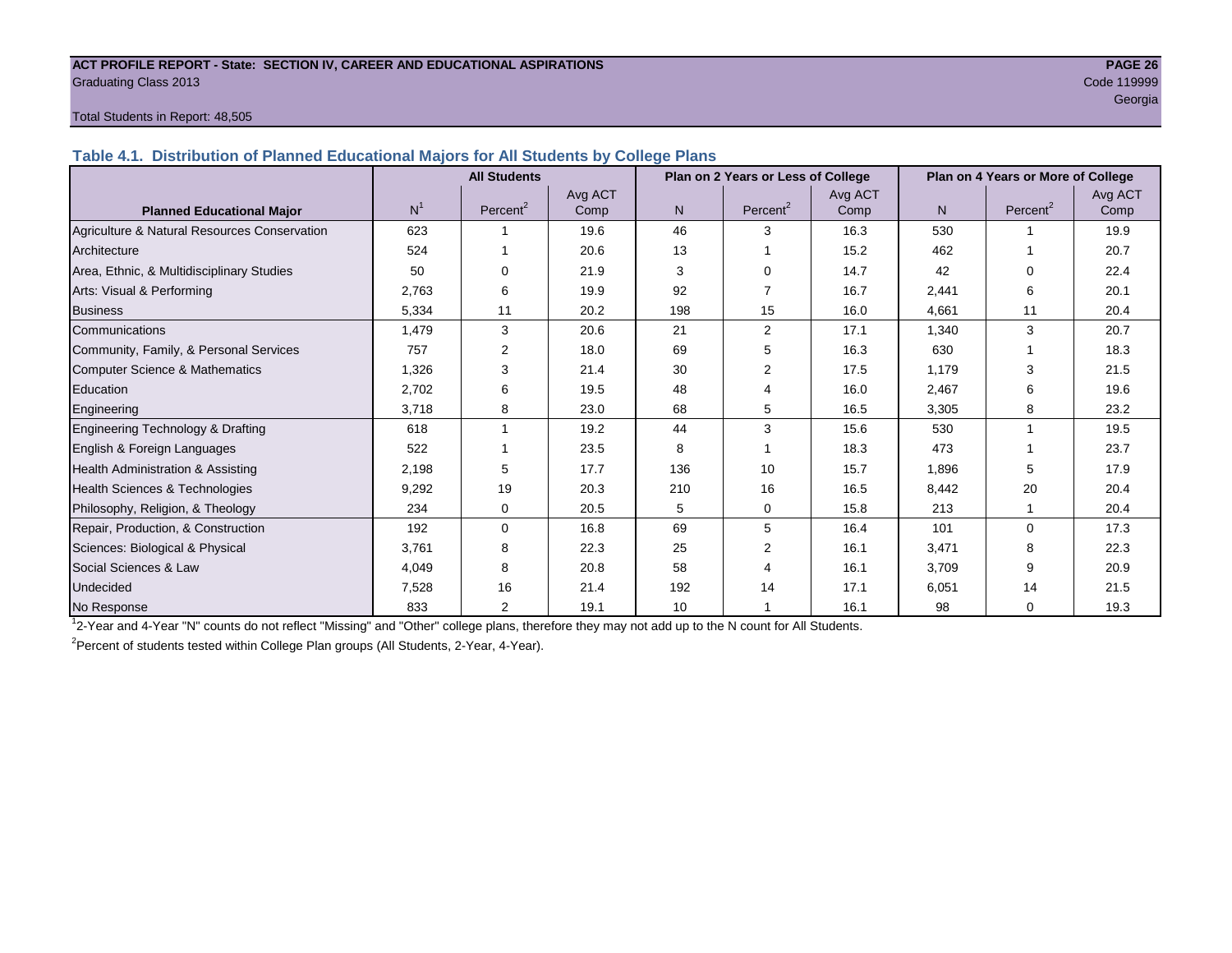#### **ACT PROFILE REPORT - State: SECTION IV, CAREER AND EDUCATIONAL ASPIRATIONS PAGE 27** Graduating Class 2013 Code 119999

#### Total Students in Report: 48,505

#### **Table 4.2. Average ACT Composite Scores for Racial/Ethnic Groups by Post-Secondary Educational Aspirations**

| <b>Educational Degree</b> |        | <b>All Racial/Ethnic Groups</b><br><b>Combined</b> |       | <b>Black/African American</b> |    | American Indian/ Alaska Native |        | White   | Hispanic/Latino |         |  |
|---------------------------|--------|----------------------------------------------------|-------|-------------------------------|----|--------------------------------|--------|---------|-----------------|---------|--|
| <b>Aspirations</b>        | N.     | Average                                            | N.    | Average                       | N. | Average                        | N      | Average | N.              | Average |  |
| Voc-Tech                  | 402    | 16.6                                               | 186   | 14.8                          |    | 13.0                           | 139    | 18.5    | 39              | 16.1    |  |
| 2-yr College Degree       | 944    | 16.3                                               | 391   | 15.0                          |    | 12.0                           | 373    | 17.5    | 99              | 16.1    |  |
| <b>Bachelors Degree</b>   | 21,908 | 19.3                                               | 7,896 | 16.6                          | 45 | 18.4                           | 10.473 | 21.4    | 1,588           | 18.7    |  |
| Graduate Study            | 8.254  | 23.0                                               | 2,000 | 19.0                          | 18 | 19.1                           | 4,776  | 24.6    | 469             | 22.2    |  |
| Prof. Level Degree        | 11,880 | 22.1                                               | 4,612 | 19.0                          | 36 | 20.1                           | 4,515  | 24.6    | 955             | 21.5    |  |
| Other                     | 589    | 17.9                                               | 270   | 15.9                          |    | 16.7                           | 187    | 20.2    | 49              | 17.5    |  |
| No Response               | 4,528  | 20.9                                               | 1.219 | 17.1                          |    | 21.2                           | 2.070  | 22.9    | 282             | 19.5    |  |

| <b>Educational Degree</b> | <b>All Racial/Ethnic Groups</b><br><b>Combined</b> |         | Asian |         | Native Hawaiian/<br><b>Other Pacific Islander</b> |         | Two or more races |         | Prefer not to respond/<br><b>No Response</b> |         |  |
|---------------------------|----------------------------------------------------|---------|-------|---------|---------------------------------------------------|---------|-------------------|---------|----------------------------------------------|---------|--|
| <b>Aspirations</b>        | N <sub>1</sub>                                     | Average | N.    | Average | N.                                                | Average | N                 | Average | N                                            | Average |  |
| Voc-Tech                  | 402                                                | 16.6    | 11    | 20.5    |                                                   | 13.0    | 10                | 16.9    | 15                                           | 19.1    |  |
| 2-yr College Degree       | 944                                                | 16.3    | 18    | 18.2    |                                                   | 13.0    | 32                | 16.7    | 29                                           | 17.7    |  |
| <b>Bachelors Degree</b>   | 21,908                                             | 19.3    | 520   | 21.1    | 26                                                | 19.7    | 697               | 19.6    | 663                                          | 19.3    |  |
| <b>Graduate Study</b>     | 8,254                                              | 23.0    | 344   | 25.1    | 12                                                | 22.8    | 268               | 22.1    | 367                                          | 23.4    |  |
| Prof. Level Degree        | 11,880                                             | 22.1    | 772   | 25.4    | 15                                                | 19.7    | 464               | 22.2    | 511                                          | 22.9    |  |
| Other                     | 589                                                | 17.9    | 30    | 19.7    |                                                   |         | 23                | 18.9    | 27                                           | 20.0    |  |
| No Response               | 4,528                                              | 20.9    | 273   | 24.0    |                                                   | 20.3    | 137               | 20.4    | 526                                          | 21.3    |  |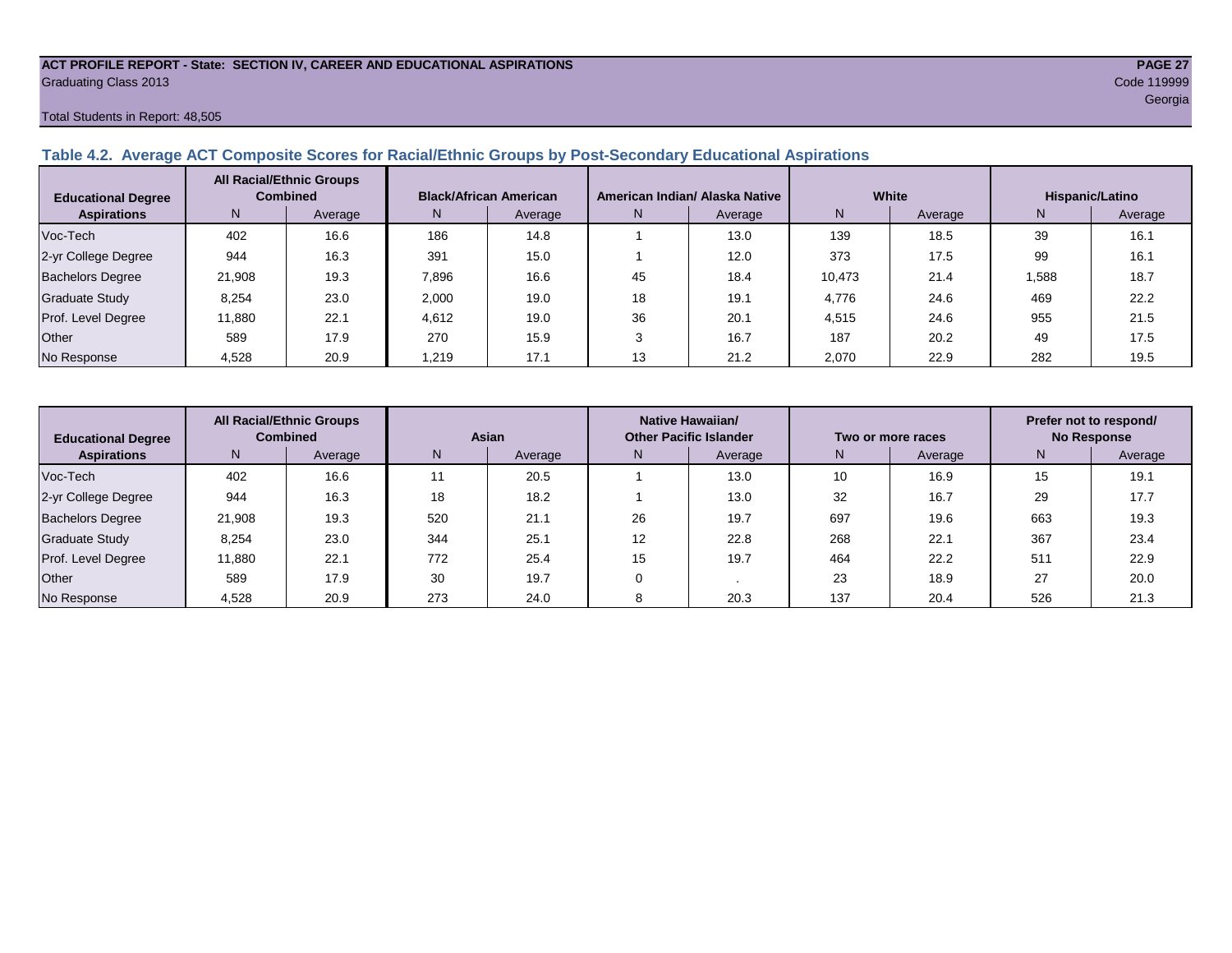### **ACT PROFILE REPORT - State: SECTION IV, CAREER AND EDUCATIONAL ASPIRATIONS PAGE 28** Graduating Class 2013 Code 119999

#### Total Students in Report: 48,505

### **Table 4.3. Students' Score Report Preferences at Time of Testing**

|                                         |                |                           |            |         | <b>Percent of Students in</b> |                                           |                 |                 |                 |                |                |  |
|-----------------------------------------|----------------|---------------------------|------------|---------|-------------------------------|-------------------------------------------|-----------------|-----------------|-----------------|----------------|----------------|--|
|                                         |                | <b>Number of Students</b> |            |         |                               | <b>College Readiness Standards Ranges</b> |                 |                 |                 |                |                |  |
|                                         |                |                           |            | 2nd-6th |                               |                                           |                 |                 |                 |                |                |  |
| Name                                    | <b>State</b>   | <b>Total</b>              | 1st Choice | Choice  | $01 - 12$                     | $13 - 15$                                 | $16-19$         | $20 - 23$       | 24-27           | $28 - 32$      | 33-36          |  |
| UNIVERSITY OF GEORGIA                   | Georgia        | 8,458                     | 3,683      | 4,775   | $\Omega$                      | 4                                         | 13              | 28              | 31              | 21             | 2              |  |
| <b>GEORGIA SOUTHERN UNIVERSITY</b>      | Georgia        | 6,304                     | 1,938      | 4,366   | $\overline{2}$                | 12                                        | 33              | 34              | 15              | 4              | $\Omega$       |  |
| <b>GEORGIA STATE UNIVERSITY</b>         | Georgia        | 5,279                     | 1,690      | 3,589   | $\overline{2}$                | 13                                        | 35              | 30              | 15              | 5              | 0              |  |
| <b>KENNESAW STATE UNIVERSITY</b>        | Georgia        | 5,184                     | 1,583      | 3,601   | 1                             | 9                                         | 32              | 37              | 16              | 4              | 0              |  |
| <b>VALDOSTA STATE UNIVERSITY</b>        | Georgia        | 3,539                     | 1,014      | 2,525   | $\overline{2}$                | 15                                        | 42              | 30              | 9               | 2              | 0              |  |
| UNIVERSITY OF WEST GEORGIA              | Georgia        | 3,241                     | 917        | 2,324   | $\overline{2}$                | 17                                        | 42              | 27              | 9               | $\overline{2}$ | $\Omega$       |  |
| <b>GEORGIA INSTITUTE OF TECHNOLOGY</b>  | Georgia        | 3,009                     | 1,307      | 1,702   | $\Omega$                      | $\overline{2}$                            | $\overline{7}$  | 18              | 29              | 35             | 8              |  |
| <b>GEORGIA COLLEGE &amp; STATE UNIV</b> | Georgia        | 2,363                     | 592        | 1,771   | $\Omega$                      | 3                                         | 17              | 39              | 31              | 10             | $\Omega$       |  |
| UNIVERSITY OF NORTH GEORGIA-DAHLONEGA   | Georgia        | 2,030                     | 652        | 1,378   | $\Omega$                      | 6                                         | 22              | 40              | 24              | 8              | $\Omega$       |  |
| <b>AUBURN UNIVERSITY</b>                | Alabama        | 1,825                     | 449        | 1,376   | $\mathbf{1}$                  | 3                                         | 11              | 28              | 32              | 24             | $\overline{2}$ |  |
| SAVANNAH STATE UNIVERSITY               | Georgia        | 1,690                     | 424        | 1,266   | 5                             | 29                                        | 49              | 14              | 3               | $\Omega$       | $\Omega$       |  |
| <b>ALBANY STATE UNIVERSITY</b>          | Georgia        | 1,568                     | 535        | 1,033   | 6                             | 34                                        | 49              | 10              | $\overline{1}$  | 0              | 0              |  |
| <b>MERCER UNIVERSITY-MACON</b>          | Georgia        | 1,441                     | 320        | 1,121   | 1                             | 6                                         | 19              | 35              | 28              | 11             |                |  |
| UNIVERSITY OF ALABAMA                   | Alabama        | 1,317                     | 339        | 978     | $\Omega$                      | 3                                         | 18              | 31              | 29              | 17             |                |  |
| <b>COLUMBUS STATE UNIVERSITY</b>        | Georgia        | 1,249                     | 420        | 829     | $\overline{2}$                | 20                                        | 43              | 25              | 8               | $\overline{2}$ | 0              |  |
| <b>EMORY UNIVERSITY</b>                 | Georgia        | 1,247                     | 342        | 905     | $\mathbf{1}$                  | $\overline{4}$                            | 14              | 24              | 28              | 24             | 5              |  |
| ARMSTRONG ATLANTIC STATE UNIVERSITY     | Georgia        | 1,229                     | 452        | 777     | $\overline{2}$                | 15                                        | 37              | 31              | 12              | 3              | $\Omega$       |  |
| <b>NCAA ELIGIBILITY CENTER</b>          | Indiana        | 1,092                     | 590        | 502     | 3                             | 17                                        | 31              | 26              | 16              | 5              |                |  |
| <b>BERRY COLLEGE</b>                    | Georgia        | 1,054                     | 338        | 716     | $\Omega$                      | $\overline{4}$                            | 17              | 34              | 30              | 14             | $\mathbf 1$    |  |
| <b>CLAYTON STATE UNIVERSITY</b>         | Georgia        | 1,033                     | 322        | 711     | 4                             | 28                                        | 44              | 18              | $\overline{4}$  |                | $\Omega$       |  |
| <b>GEORGIA GWINNETT COLLEGE</b>         | Georgia        | 954                       | 348        | 606     | $\overline{4}$                | 20                                        | 40              | 25              | 9               | $\overline{2}$ | $\Omega$       |  |
| <b>CLEMSON UNIVERSITY</b>               | South Carolina | 868                       | 151        | 717     | 0                             | 3                                         | 10              | 17              | 33              | 33             | 4              |  |
| UNIV OF NORTH GEORGIA-GAINESVILLE       | Georgia        | 866                       | 265        | 601     | $\overline{2}$                | 13                                        | 38              | 32              | 14              | $\overline{2}$ | 0              |  |
| FORT VALLEY STATE UNIVERSITY            | Georgia        | 856                       | 237        | 619     | $\overline{7}$                | 38                                        | 43              | 10              | $\overline{1}$  | 0              | 0              |  |
| <b>AUGUSTA STATE UNIVERSITY</b>         | Georgia        | 824                       | 262        | 562     | 3                             | 19                                        | 40              | 24              | 11              | 3              | 0              |  |
| SOUTHERN POLYTECHNIC STATE UNIVERSITY   | Georgia        | 798                       | 247        | 551     | $\mathbf{1}$                  | $\overline{7}$                            | 24              | 32              | 23              | 13             | $\mathbf{1}$   |  |
| <b>GEORGIA PERIMETER COLLEGE</b>        | Georgia        | 772                       | 248        | 524     | 4                             | 23                                        | 37              | 24              | 9               | 3              | $\Omega$       |  |
| <b>CLARK ATLANTA UNIVERSITY</b>         | Georgia        | 694                       | 200        | 494     | 4                             | 28                                        | 48              | 18              | $\overline{2}$  | $\Omega$       | $\Omega$       |  |
| <b>FLORIDA STATE UNIVERSITY</b>         | Florida        | 690                       | 162        | 528     | $\overline{2}$                | 10                                        | 21              | 30              | 27              | 10             | 1              |  |
| <b>DALTON STATE COLLEGE</b>             | Georgia        | 676                       | 344        | 332     | $\overline{2}$                | 19                                        | 40              | 27              | 11              |                | $\mathbf{0}$   |  |
| All Other Institutions                  |                | 32,887                    | 8,749      | 24,138  | $\overline{2}$                | 13                                        | 27              | 25              | 17              | 13             | $\overline{2}$ |  |
| Total                                   |                | 95,037                    | 29,120     | 65,917  | $\overline{2}$                | $\overline{12}$                           | $\overline{28}$ | $\overline{27}$ | $\overline{18}$ | 11             | $\overline{2}$ |  |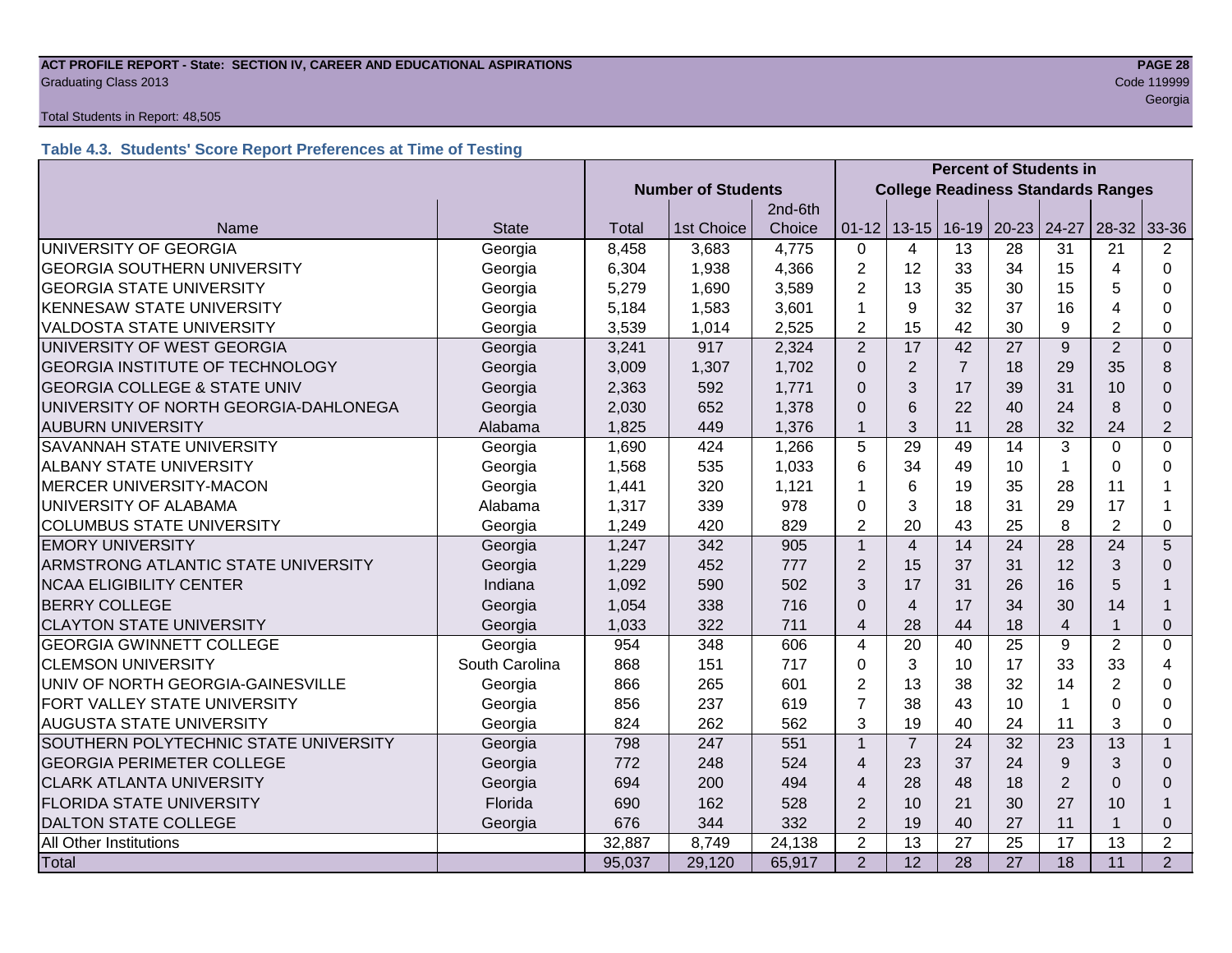# Section V Optional Writing Test Results

Beginning with the Graduating Class of 2013, all students whose scores are college reportable, both standard and extended time tests, are now included. Also beginning with the 2013 Graduating Class data, College Readiness Benchmarks for Reading and Science were updated to reflect the most recent college coursework research.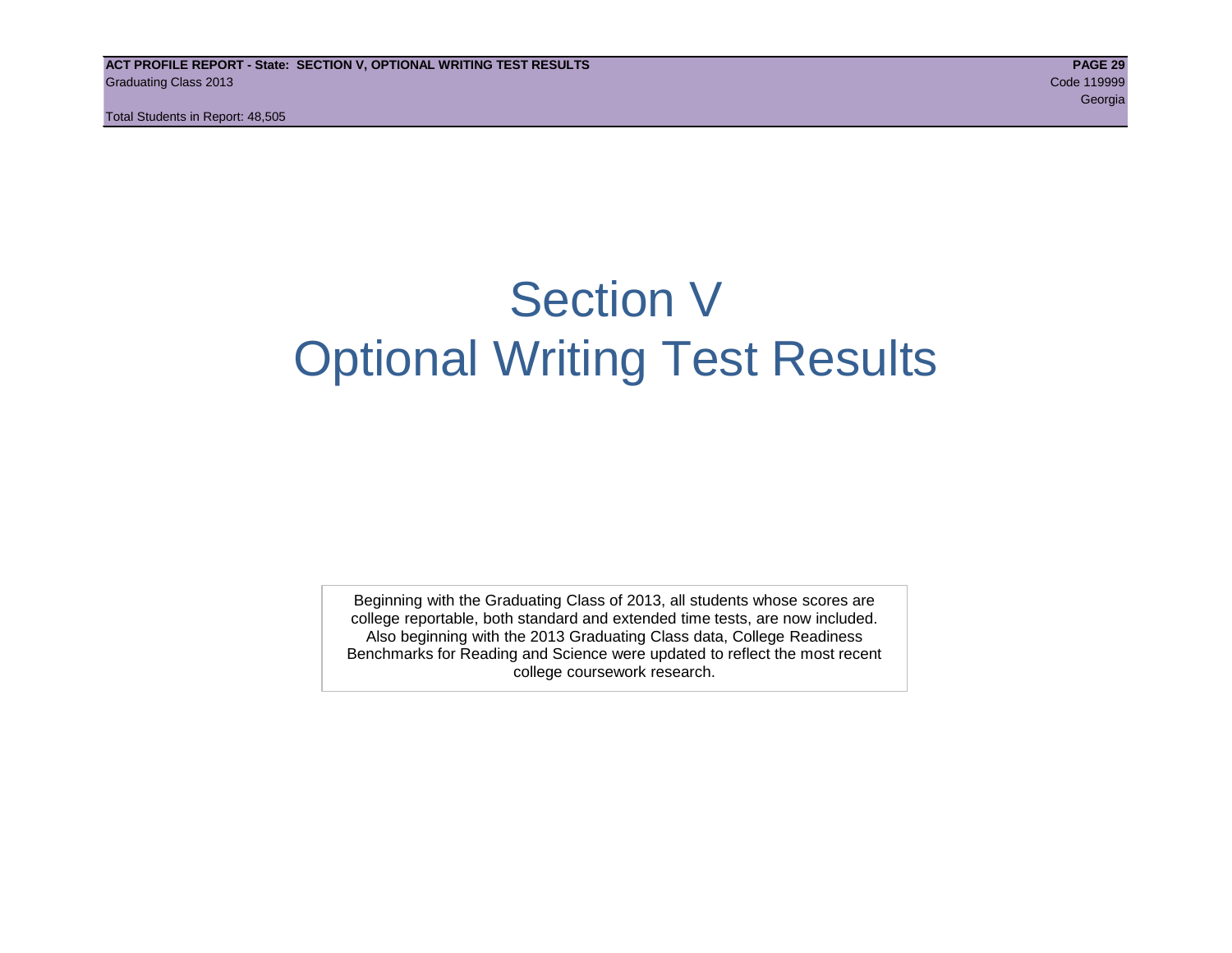#### **ACT PROFILE REPORT - State: SECTION V, OPTIONAL WRITING TEST RESULTS PAGE 30** Graduating Class 2013 Code 119999

#### Total Students in Report: 48,505

en de la construction de la construction de la construction de la construction de la construction de la constru

| $\frac{1}{2}$ and $\frac{1}{2}$ . The case the contract of the contract of $\frac{1}{2}$ and $\frac{1}{2}$ and $\frac{1}{2}$ and $\frac{1}{2}$ and $\frac{1}{2}$ and $\frac{1}{2}$ and $\frac{1}{2}$ and $\frac{1}{2}$ and $\frac{1}{2}$ |              |                 |                           |                |              |              |                                 |          |  |  |  |
|------------------------------------------------------------------------------------------------------------------------------------------------------------------------------------------------------------------------------------------|--------------|-----------------|---------------------------|----------------|--------------|--------------|---------------------------------|----------|--|--|--|
|                                                                                                                                                                                                                                          |              |                 | <b>Average ACT Scores</b> |                |              |              |                                 |          |  |  |  |
|                                                                                                                                                                                                                                          | N            |                 |                           | <b>English</b> |              | <b>Essay</b> | <b>English/Writing Combined</b> |          |  |  |  |
|                                                                                                                                                                                                                                          | <b>State</b> | <b>National</b> | <b>State</b>              | National       | <b>State</b> | National     | <b>State</b>                    | National |  |  |  |
| <b>All Students</b>                                                                                                                                                                                                                      | 32,371       | 942,769         | 21.3                      | 21.3           | 6.9          | 7.0          | 20.4                            | 20.5     |  |  |  |
| Black/African American                                                                                                                                                                                                                   | 9,541        | 114,751         | 17.5                      | 16.3           | 6.3          | 6.1          | 17.1                            | 16.0     |  |  |  |
| American Indian/Alaska Native                                                                                                                                                                                                            | 80           | 6,031           | 18.7                      | 16.8           | 6.5          | 6.1          | 18.3                            | 16.4     |  |  |  |
| White                                                                                                                                                                                                                                    | 15,952       | 518,407         | 23.6                      | 22.9           | 7.1          | 7.2          | 22.3                            | 21.9     |  |  |  |
| Hispanic/Latino                                                                                                                                                                                                                          | 2,499        | 151,504         | 19.8                      | 18.6           | 6.9          | 6.8          | 19.3                            | 18.3     |  |  |  |
| Asian                                                                                                                                                                                                                                    | 1.665        | 54,580          | 23.9                      | 23.5           | 7.5          | 7.6          | 22.9                            | 22.7     |  |  |  |
| <b>Native Hawaiian/Other Pac. Isl.</b>                                                                                                                                                                                                   | 47           | 2,812           | 20.0                      | 19.5           | 6.9          | 6.9          | 19.5                            | 19.2     |  |  |  |
| Two or more races                                                                                                                                                                                                                        | 1,112        | 35,355          | 21.0                      | 21.5           | 6.9          | 7.0          | 20.2                            | 20.6     |  |  |  |
| Prefer not/No Response                                                                                                                                                                                                                   | 1,475        | 59,329          | 22.3                      | 21.8           | 7.0          | 7.1          | 21.3                            | 20.9     |  |  |  |
| <b>Males</b>                                                                                                                                                                                                                             | 14,061       | 423,104         | 21.1                      | 21.0           | 6.6          | 6.7          | 20.1                            | 20.1     |  |  |  |
| Females                                                                                                                                                                                                                                  | 18,301       | 513,945         | 21.5                      | 21.6           | 7.0          | 7.2          | 20.7                            | 20.9     |  |  |  |
| <b>Missing</b>                                                                                                                                                                                                                           | 9            | 5,720           | 21.1                      | 16.6           | 7.3          | 6.3          | 20.8                            | 16.5     |  |  |  |

#### **Table 5.1. Average ACT English and Writing Scores by Race/Ethnicity and Gender for students who took ACT Writing**